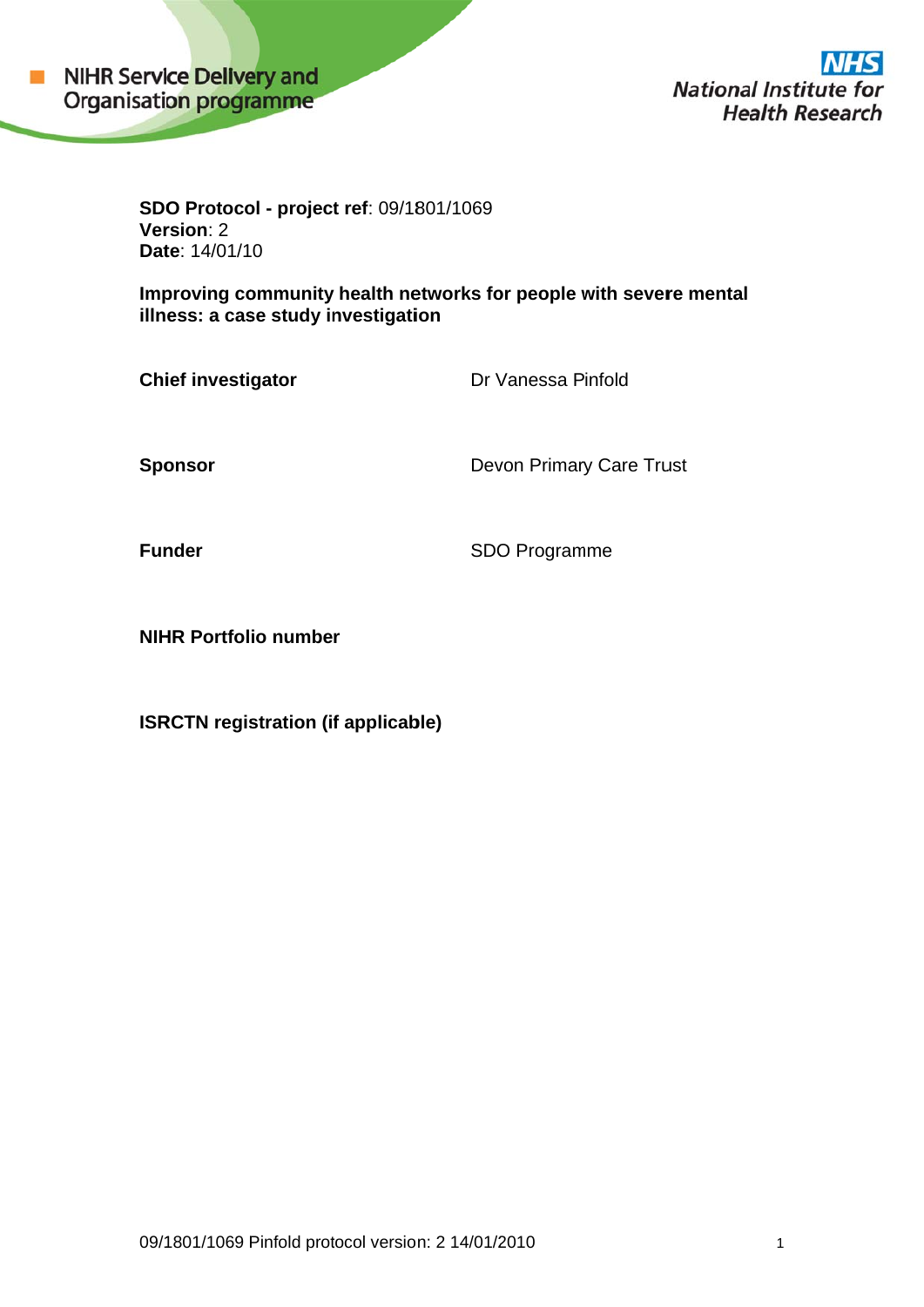### **Improving community health networks for people with severe mental illness: a case study investigation**

**Summary:** People with severe mental illness (SMI) benefit from participation in creative and physical activities and from social inclusion in mainstream society. Primary and community care services provide some of these opportunities and others are derived from a persons' wider social capital resources and social networks. This study assesses how organisations, practitioners and individual service users make or fail to make use of existing networks, how they create new ones and to what extent and under what circumstances these provide health benefits. It aims to identify best practice and produce guidance as to how networks of "health opportunities" for people with SMI can be initiated and developed in the community. Detailed case studies of the nature of networks, current practices and individual experiences, both service user and practitioner, will be generated through a five module research process in two contrasting sites (Hammersmith and Fulham in London and South Devon). The social networks of 150 service users will be investigated and analysed using UCINET software and 40 indepth interviews, On-line organisation surveys will map the links between service providers. The emergent findings will be used to in a third site, Plymouth, through a series of action workshops to explore the wider applicability of the generated community health network model. Local delivery teams in each site will guide the project and the employment of service user researchers ensure active stakeholder involvement throughout. The resultant guidance will be of use to primary care and mental health services, local authorities and third sector organisations tasked by 'New Horizons' to work together for the well-being of people with mental illness.

### **1. Aims and objectives**

The study incorporates three specific objectives:

- 1. To map current community health networks utilised by people with severe mental illness to support their overall health and well-being
- 2. To identify organisational barriers and enablers in primary care and community health services to developing effective community health networks for people with severe mental illness
- 3. To provide recommendations for practitioner and organisational change to establish and support community health networks, which benefit people with severe mental illness

These will be explored by three main research questions:

- 1. How do people with SMI use their networks to support their health and well-being?
- 2. How do community-based practitioners and organisations support people with SMI to use their networks to effectively support their health and well-being?
- 3. How do primary care, community-based mental health providers and network organisations work together to develop more effective community health networks for people with SMI to improve their overall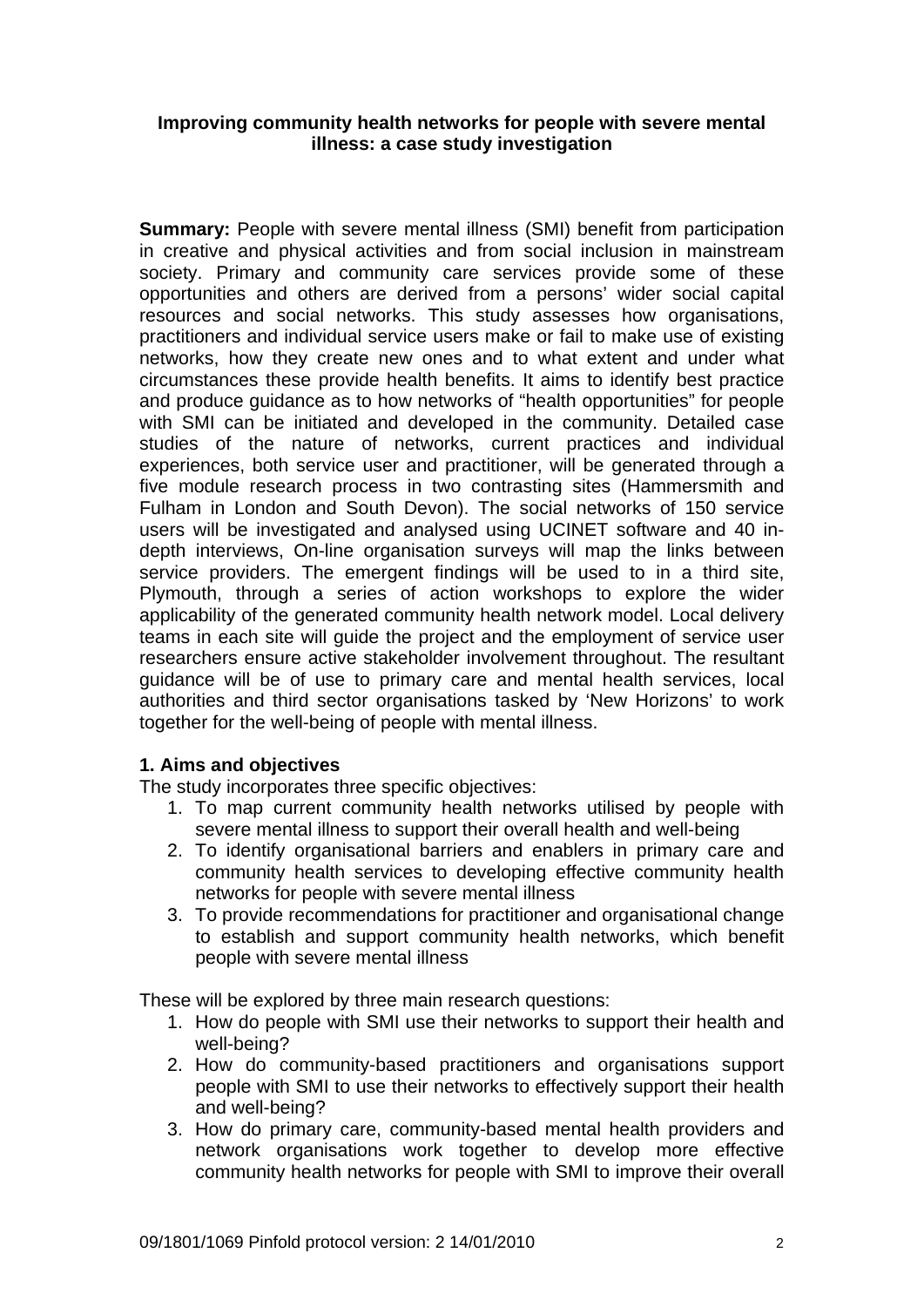health and well-being? What are the barriers and enablers to achieving this?

This study is not addressing interface issues between primary and secondary mental health care, instead it is collating best practice solutions and an indepth understanding of how and to what extent organisations can link together with the wider social resources of people with SMI to better promote well-being opportunities to this group. This information will contribute to the Department of Health's (DH) ongoing commitment to improve services for people with SMI leading to better outcomes for them and their families (DH: 2006a, 2009). It will also provide practical guidance to support the personalisation agenda (DH: 2008) by placing the person at the centre of efforts to encourage preventative and sustainable health behaviours through engaging directly with their networks. At a community practice and practitioner level this study will provide resources and guidance to assist staff decision making, providing people with SMI access to a wider range of health opportunities supported through more comprehensive organisational networks.

### **2. Background**

People with severe mental illness (SMI) access a range of different health, social care and third sector services to support their mental health needs. However there has been less of a focus on how resources are accessed. Social networks, form the focus of this study because of their potential to connect individuals and organisations in order to promote better engagement and support for people with SMI. We will explore these networks by asking about their health generating properties thus producing what we are terming the 'community health network', As Pescosolido states, *"Too often we have neglected to consider that what makes people's experience in the community and treatment systems 'success' or 'failure' are intimately tied to the kind of relationships forged and maintained in those contexts" (2002, p.468).* In recent years there has been increased recognition that services must provide a 'seamless' package of care (DH: 1995, 1999, 2009). Mental health service users want to be treated holistically by practitioners, emphasising the interplay between social, cultural, economic and medical determinates of health and illness. All statutory and third sector services working with people with SMI are tasked by 'New Horizons' to enhance wellbeing. Practitioners, as well as forming part of individuals' networks, have a role to facilitate the development of networks beyond the 'service world' of specialist mental health services. Primary care could lead the way by innovatively supporting new ways to achieve these goals, linking up networks across the community and innovating to promote better health and social inclusion outcomes.

### **2.1 Health and social inequalities**

There are currently vast health inequalities between mental health service users and the general population (Disability Rights Commission, 2006) and these inequalities can not be explained by mental health problems alone (Samele, 2004). The link between mental illness and poor physical health has long been established (Phelan et al., 2001, 2004, Osborn, 2001, Folsom et al., 2007). Most mental health problems are associated with an increased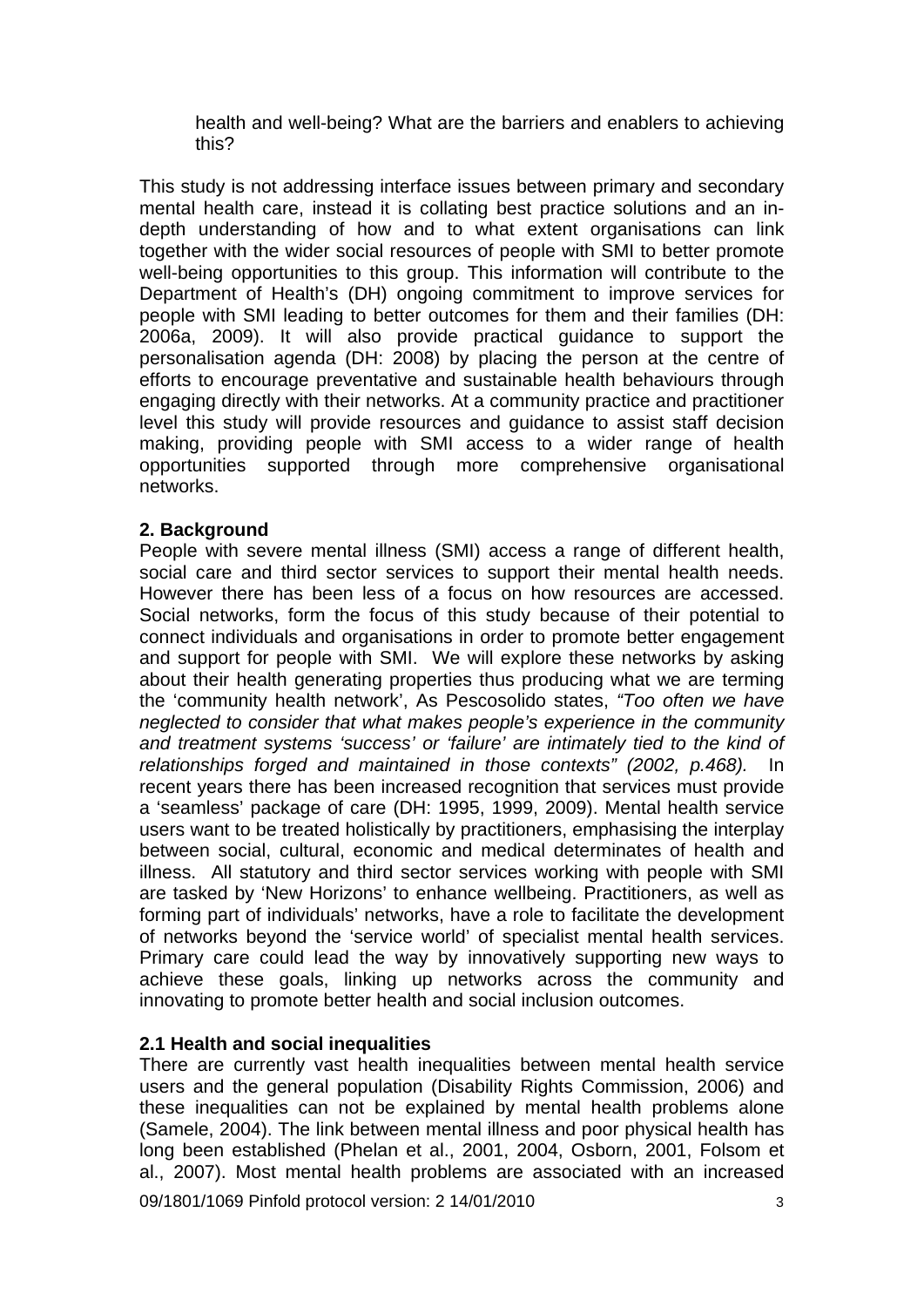mortality (Harris & Barraclough, 1998). However, service users have expressed concern about the quality of GP services for people with SMI, with surveys showing poor understanding of people's needs (Rethink, 2003). The delayed identification of physical illnesses which result increases the likelihood of conditions becoming chronic and requiring complex and costly NHS treatment (DH, 2006b). Health checks in general practice for people with SMI, linked to financial incentives through the Quality Outcomes Framework (QOF), are only one part of the solution.

In recent years, the study of social networks as both a concept and strategy for managing mental health problems overlaps with research into social exclusion (Webber and Huxley 2004), social inclusion (Sayce 2001; Morgan et al 2007) and social capital (McKenzie et al 2002; De Silva 2006). In the UK, there is official recognition of the particularly disadvantaged position of people with mental health problems using a range of indicators (SEU 2004). As mental well-being is associated with individual better social and economic outcomes (Friedli 2009), enhancing the access of people with SMI to social resources may make a contribution to narrowing social inequalities (Webber, 2008).

### **2.2 The role of networks**

The study of networks aims to understand the complexity and heterogeneity of interactions in order to explain differences in outcomes for individuals, groups and organisations (Borgatti et al, 2009). It is underpinned by theories to understand the importance of relationships (flows, relations interactions) and structures (position, cohesion, connectedness, power and centrality). In his classic text Mitchell (1969) defined a social network as: "a specific set of linkages among a defined set of persons, with the additional property that the characteristics of these linkages as a whole may be used to interpret the social behaviour of the persons involved". Social relationships, interactions and organisational links form the networks that are important sources of support for people with SMI, impacting upon both physical and mental health (Berkman, 1995). They provide 'opportunity structures' for people with disability to manage relationships and social supports (Forrester-Jones et al., 2006) but evidence about the effect of features of social networks, such as size, density and frequency of contact, on mental health, is not consistent (Lin and Peek, 1999).

A network method allows a study of the complex relationships of people who are living with SMI. The notions of community, solidarity, inclusion, reciprocity, trust, boundary work are all relevant in defining a network form. In this study we are using the term *community health networks* rather than social networks in order to emphasise the ability of a network to generate health opportunities. This term provides an analytical framework to describe both the linkages between *people* (their role and quality of relationships – bonding, bridging and linking), *organisations* and *wider community resources* (such at virtual contacts or use of open spaces) and also the properties that make up the health opportunities on offer to people with SMI. This is a deliberately broad definition which will help identify the relevant networks and flow of resources which span traditional health services as well as community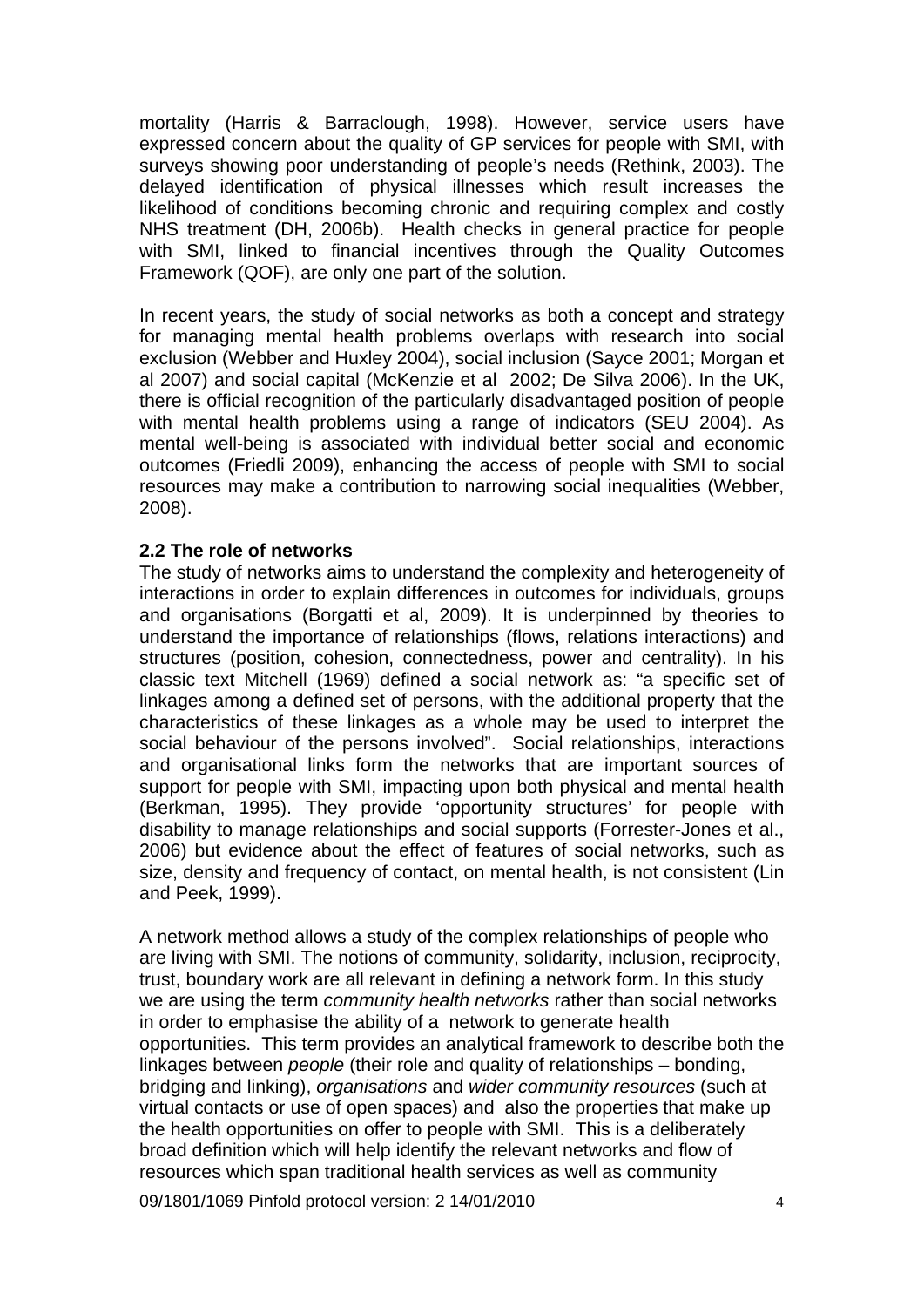facilities and informal resources such as family and friends. In effect each individual has a network which includes links to other individuals (friends, practitioners) and also to organisations or institutions (health or leisure centre). A particular concern for this study is how individuals' different social resources – manifested as specific relationships – are joined up and interlink with organisational networks (often mediated by individual practitioners) to deliver improved health outcomes. Figure 1 depicts the network of one hypothetical individual with SMI. The study will use a network methodology to explore health benefits generated and or lost across the network, network connectedness, nature and quality of relationships, health and social outcomes, and productivity across the network to assess how they might be improved.

The concept of social capital can contribute to our understanding of how social networks facilitate or hinder individuals' or groups' access to resources from other individuals, groups or organisations. Social capital is concerned with the structure and resourcefulness of the network in terms of emotional, instrumental and informational assistance (Song and Lin, 2009: 151). Lin (2001) suggests that individuals can anticipate returns from their investment in social capital through different mechanisms, which may improve their mental well being. Social capital research in the tradition of Putnam (1993) makes distinctions between different types of social relationships or interactions: 'bonding' (intragroup relationships, e.g. with families and friends), 'bridging' (intergroup relationships, e.g. with mainstream community facilities) and 'linking' (formal or institutionalized interactions, e.g. with traditional health and social care services) (Derose and Varda, 2009; Szreter and Woolcock, 2004). These distinctions may facilitate our understanding of how community health networks support people with SMI and we use them as a framework in this proposal.

Network mapping is complicated. Experiential maps and perceptions are in constant flux, particularly for people with SMI, and community health networks are also dynamic and changing. Equally we acknowledge that objective mapping of people's connections may hold a risk of normative judgements being made at the individual level about 'good' and 'bad' networks; we propose instead to utilise the individual with SMI's perception of benefit in our analysis of what makes an optimal network. We will use a layered approach to understanding their networks building on information about contacts and linkages, to understanding the health generating properties of the 'social network'. This will simplify and focus the task making the process manageable for people with SMI.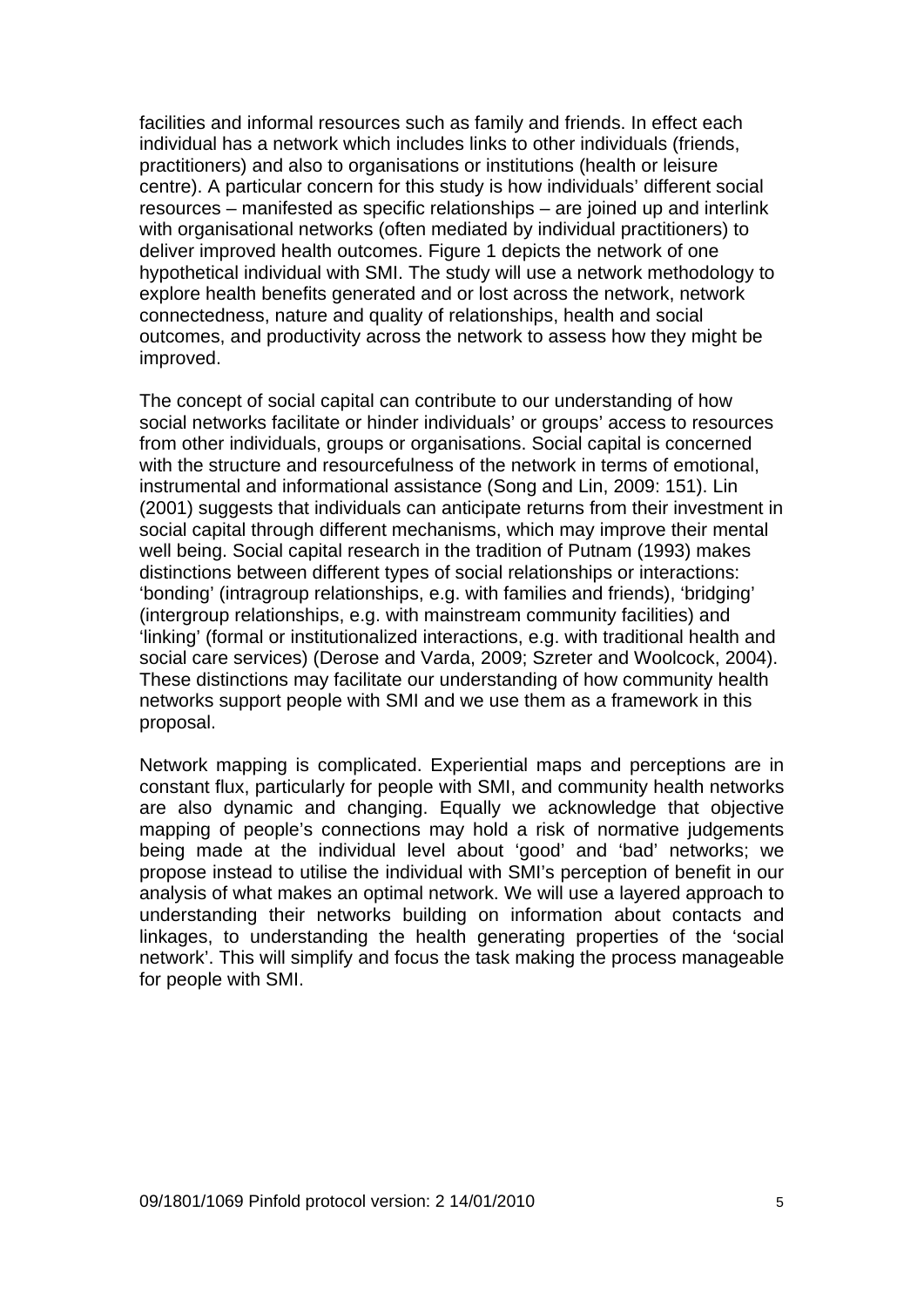

## **Figure one: A community health network for one person with SMI**

### **2.3 Health benefits in networks**

Research has shown the potential benefits for people with SMI of accessing wider health networks (Bird, 2000) including community exercise therapy (Daley, 2002), smoking cessation programmes (Addington et al., 1998) and health promotion networks such as the 'Lets Get Physical' programme in Plymouth (Byng, 2007). By facilitating relationships and trust between health care providers and marginalised people, community organisations can improve access to services. In particular, close collaboration between providers and community organisations (linking ties) can offer protection from potential discrimination and better accountability for treatment quality (Derose, Duan and Fox, 2002). Focusing on a networks approach to understand holistic health and social needs is particularly important for people with mental health problems – whose health require attention to the social as well as the medical. Social approaches are rarely used formally in primary care despite wide recognition of their importance and a high level of support for social approaches to mental health care: "Employment, housing and a strong social network are as important to a person's mental health as the treatment they receive" (Appleby, 2007).

In summary, a networks' perspective will ensure informal resources (including family support, online communities and self management) are mapped alongside statutory supports (including primary, secondary mental health and social care) and mainstream opportunities (e.g. leisure, sport, education), to provide a fuller view of how agencies and individuals can better interconnect to improve well-being (mental, physical and social).

### **2.3 NHS policy changes**

Primary care practitioners and those in service users' wider health networks are an important part of recovery pathways for people with SMI. The great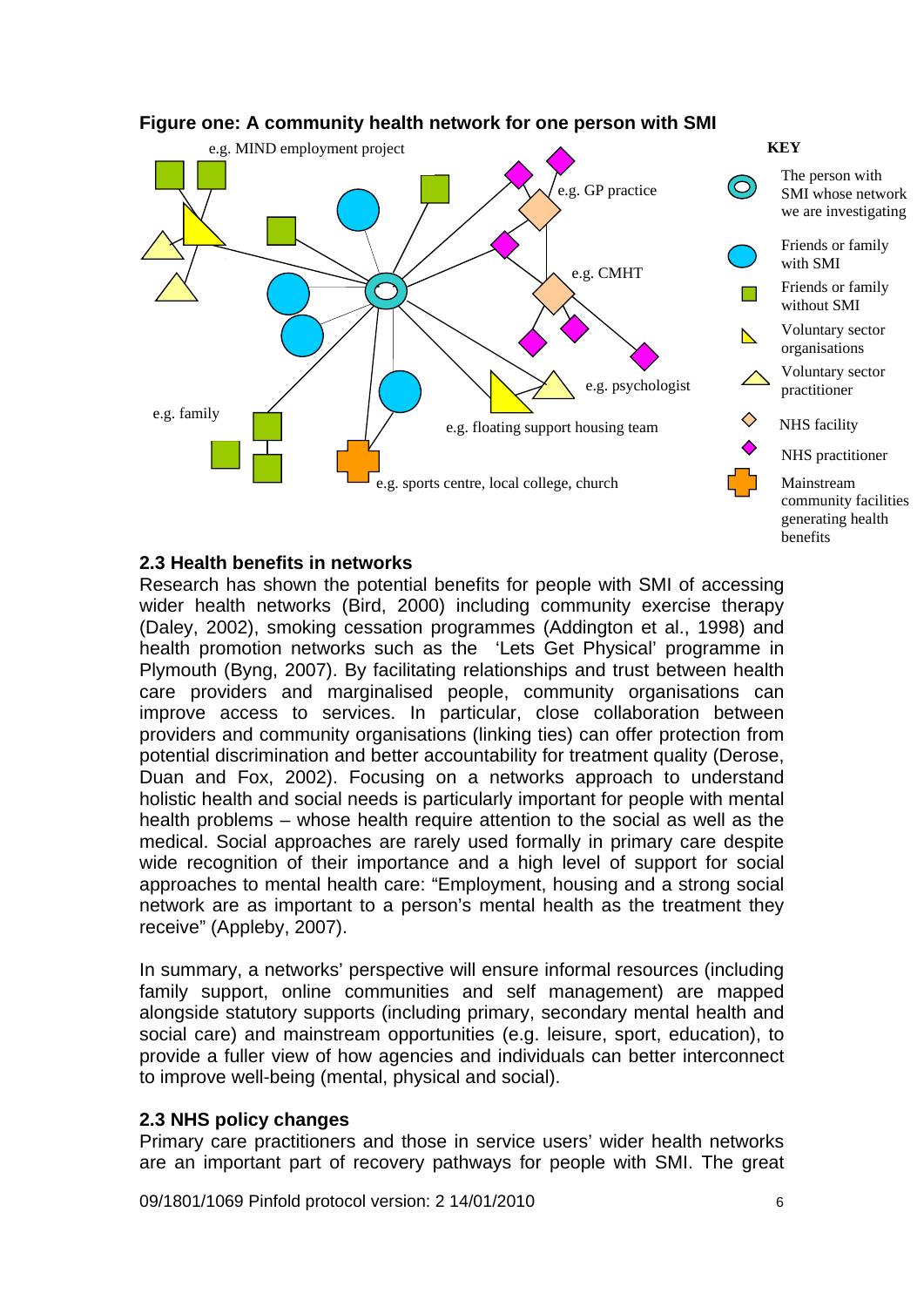majority (90%) of people with SMI are seen in primary care, with a GP consultation rate of 13-14 times per year compared to 3-4 for the general population (DH, 2006b). Recent changes in health policy with regard to CPA may leave many more people discharged from secondary providers to primary care services. However, there has been little research to date understanding how current health structures enable or hinder health seeking behaviour of people with SMI. The role of primary and community health services in the development of networks of support for people with SMI is currently uncharted.

The policy landscape shaping the provision of health and social care is changing. In recent years there has been a drive toward empowering the individual service user to have greater influence in decisions governing their care and treatment. This includes the introduction of CPA care planning and extends to the current personalisation agenda with the piloting of individual budgets (IBSEN, 2008). The Department of Health describes how: "every person who receives support, whether provided by statutory services or funded by themselves, will have choice and control over the shape of that support in all care settings" (DH, 2008). This vision is reinforced in the New Horizons strategy (DH, 2009). To make the most of this policy shift, people with SMI need to be able to access a wide range of resources in the community. Through network mapping this project will provide the NHS and social care with a clear understanding of how organisations and individuals can interconnect to achieve better outcomes for people with SMI. It will identify network areas to develop, between individuals, individuals and organisations, and between different organisations as well.

### **3. Need**

This study is required because currently morbidity levels for people with SMI are unacceptably high, and the life expectancy gap between people with SMI and general population that is not closing (Saha and McGrath, 2007). We know people with SMI die on average 10 years younger than the general population (DRC, 2006). Health inequalities in terms of rates of heart disease, stroke, obesity, diabetes are all linked to SMI (Brown, 1997; DH, 2006a). Alongside statistics for poor physical health are data revealing high levels of stigma and discrimination, poor social inclusion and poverty among people with SMI (Thornicroft et al 2009). Despite the impact of mental illness on service users and their families, there is a scarcity of easy to implement solutions to tackle health inequalities for this vulnerable population. We will generate highly useful data of *long lasting relevance* because government policy continues to encourage the integration of service provision and the social inclusion of marginalised groups. In support of the wider personalisation agenda, our study will contribute to developing strategies for more effective engagement of people's different social resources in organisational approaches to promote health and wellbeing. We will identify successful ways of working and encourage uptake of these solutions. Our study links to the SDO objectives of developing an evidence base on the provision of primary and secondary community health services and parallel programmes concerned with access to health services and integrated health services. At the heart of the project are community organisations tasked to deliver services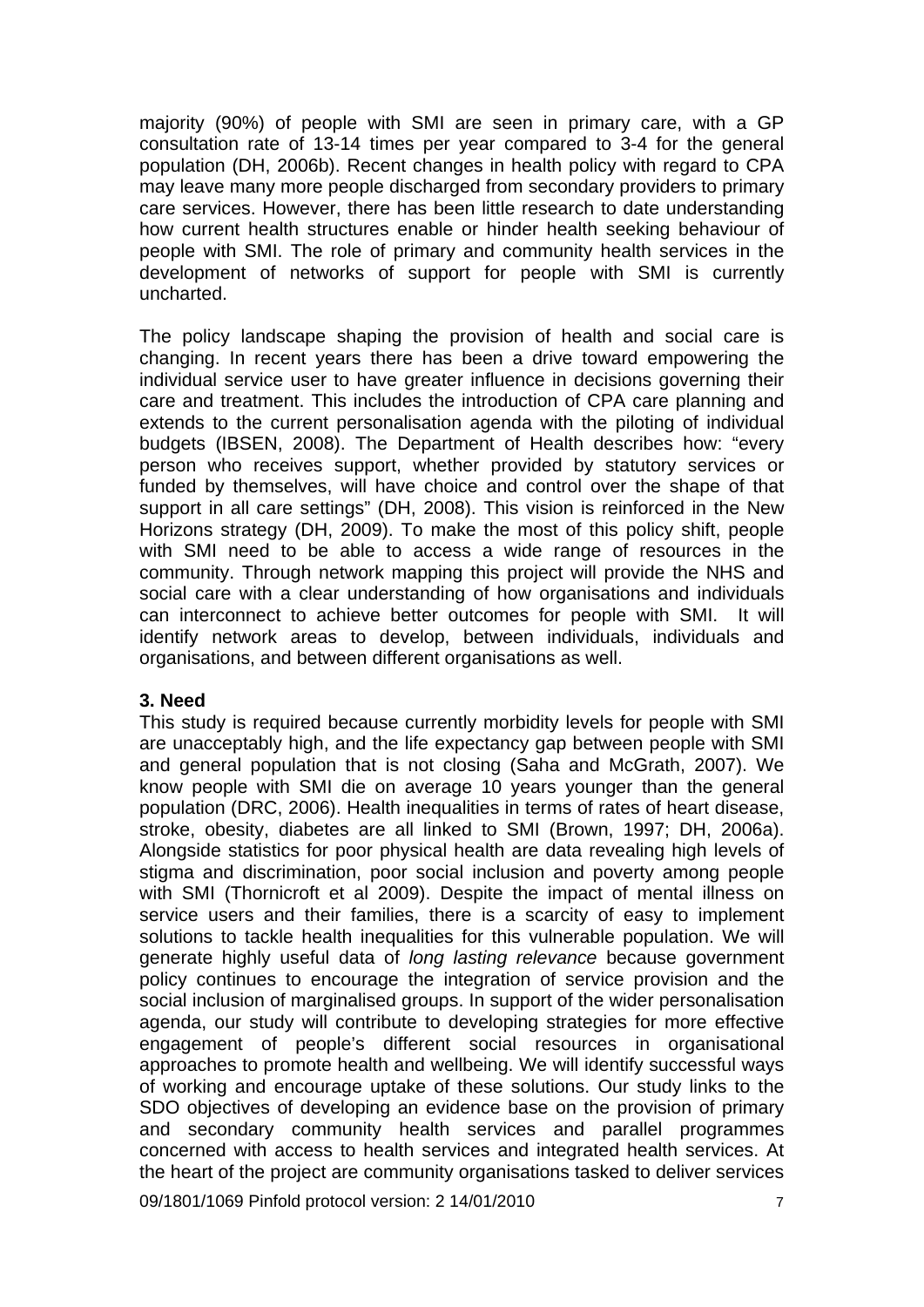to people with SMI. We will show how these organisations can link together more efficiently and work with individuals to achieve better outcomes for people with SMI and their families.

## **4. Methods**

The whole research will include the following components:

- **A.** *Engagement and joint working in two sites*
- **B.** *Data Collection* 
	- 1. Literature and Policy review
	- 2. Organisational: Semi-structured interviews with leads and stakeholders
		- Survey of practitioner experiences
	- 3. Individual: Structured interviews with individuals living with SMI

Semi-structured in-depth interviews with

individuals with SMI

**C.** *Analysis*:

- 1. Analysis of 1-3 above
- 2. Synthesis and development of recommendations
- **D**. *Explore applicability of findings in third site*
- **E.** *Dissemination*

### **4.1 Research methodology**

A mixed methods framework has been chosen for this study within a case study design (Gerring, 2007; Yin, 2002). Two case studies will be produced analysing information collected using a range of different techniques. Adopting an integrated mixed-method design (Moran-Ellis et al. 2006) ensures that structural and organisational description of detailed network patterns can be analytically linked to in-depth insight into lived experiences and the negotiation of relationships (Csordas 1994, 2002). While quantitative methods provide insight into general patterns and connections, qualitative research into experience is essential in order to capture the messiness and the inherent contradictions that are the reality of daily life (Jackson 1996). The integrated approach allows findings from the different methods to be used as complementary within an overall interpretive analytic framework (Moran-Ellis et al. 2006). In order that the study produces information directly relevant to NHS management, we will include engagement and feedback elements across the study and explore the applicability of our findings in a third locality.

The case study approach situates the research within two specific environments subject to particular local organisations of healthcare delivery. The methodological rationale will be drawn from Pawson and Tilley's (1997) framework for realistic evaluation. This emphasises an understanding of mechanisms operating in specific contexts, which create outcomes. Particular attention is drawn to what is working for whom, according to the stakeholders involved. In our case, this approach will be applied to the two sites, generating conclusions about each, but also permitting comparisons to be made. Current challenges or solutions will be cross referred between sites to promote shared learning. The analytical method will, by reducing qualitative data into contextmechanism-outcome matrices and setting it beside quantitative findings,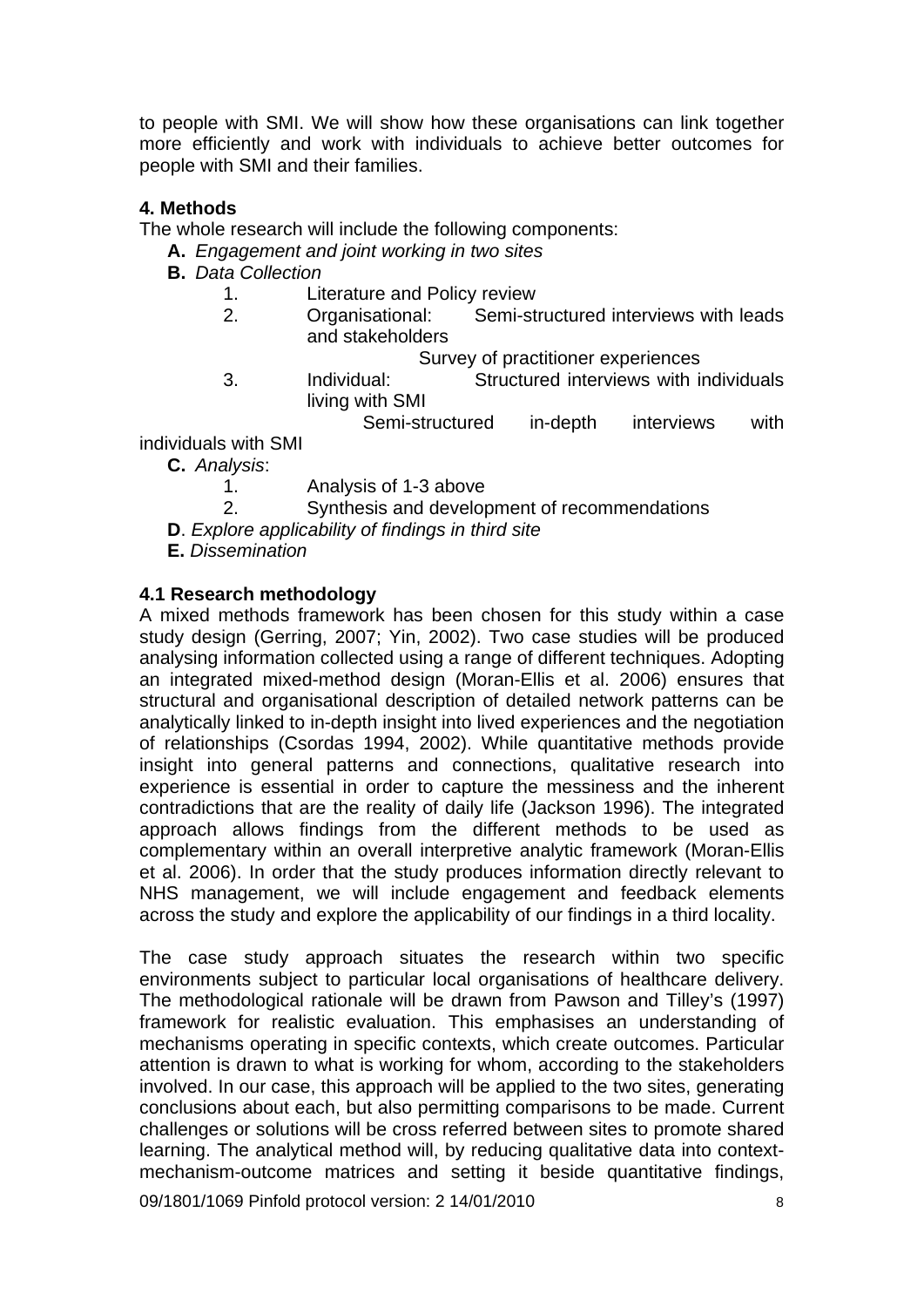generate provisional theories about which mechanisms for promoting optimal networks are more likely to be effective (Byng et al 2008). It will also allow inferences to be made about which contexts are important (or not) in promoting better outcomes. "Optimal" will be defined by service users perceptions rather than objective measures of well being. In addition, by subsequently involving a third site in the project, we will be able to assess whether the experiences emerging from the detailed case studies can be applied in another locality.

The two-year study will ensure that both organisational and individual level practices are captured in detail with timely feedback to NHS managers, practitioners and service user / carer stakeholders based upon stakeholder knowledge and experiences. The feedback mechanisms are central within the study design ensuring that information gathered can be clarified and shared regularly with key decision makers and service users, in an approach similar to action research methodology (Elsey and Lathlean 2006). Individuals' networks will be considered using the following framework:

- Bonding: Personal contacts (friends, family)
- Bridging: Informal community groups (leisure, walking groups, self help groups)
- Linking: Statutory services (health and social care, primary care, community mental health, pharmacies); Third sector (mental health providers, other e.g. CAB, carer organisations); Other statutory (education, etc)

A final aspect of our methodology that needs highlighting is the employment of service user involvement researchers (IR). We will appoint two IRs per site to assist the research team with specific tasks such as running the engagement and feedback events locally, producing study materials that people with SMI will understand and benefit from and have an integral role in the analysis of module 3B data through a series of analysis workshops. The study will thus benefit from the expertise of people with lived experiences who are likely to be better able to identify and critically examine subtle points or differences that may make all the difference in the lives of individuals experiencing SMI (Beresford, 2003).

# **4.2 Research design**

# **4.2.1 Data collection framework**

There are five study components, organised in three modules, running in parallel across two sites:

- 1. Literature and policy review
- 2. Organisational:
	- a. Semi structured interviews with leads and stakeholders
	- b. Survey of current organisational practices and strategies to create community health networks
- 3. Individual:
	- a. Structured interviews with service users living with SMI
	- b. Semi-structured in-depth interviews with service users living with SMI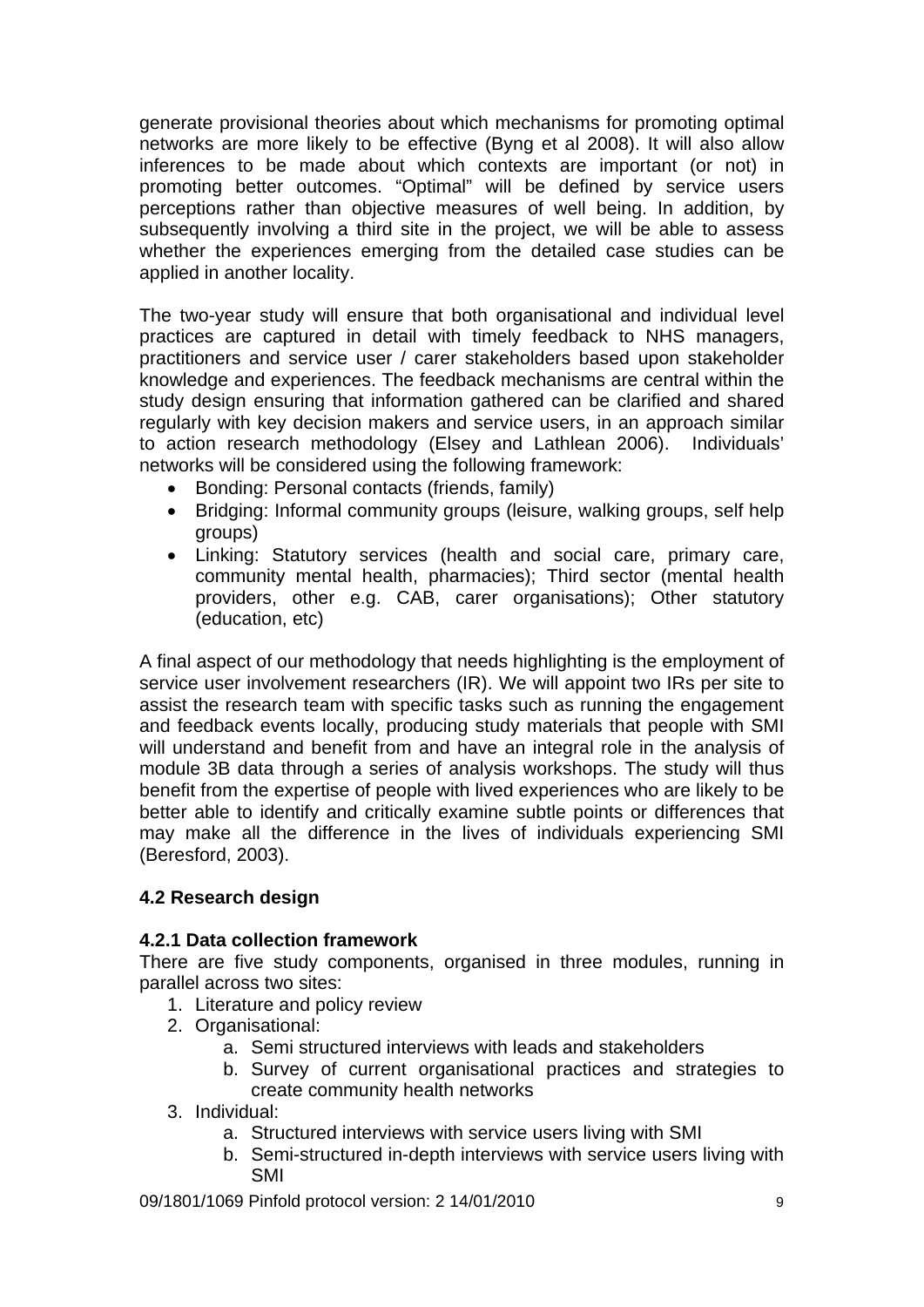## **4.2.2 Study sites**

The choice of the two main sites, one in Central London and the other a rural area, reflects geographical variation, differences in deprivation levels and service configurations. We anticipate that there will be differences in the structure, configuration and size of community health networks between these two sites. While the sites will not be representative of PCTs across England, they will enable us to look in detail at process mechanisms allowing analytic generalisations to be made (Yin, 2002). The health and social care partners in these sites are willing to engage with the study and are committed to make changes based upon study findings.

The first is Hammersmith and Fulham PCT, inner city London, which has fully integrated health and social service provision. There are 30 GP practices and the Quality Outcomes Framework (QOF) data for 2008/09 showed 1589 people out of 1754 (91%) on the SMI register had a health check in the 15 months previously. SMI prevalence in Hammersmith and Fulham PCT is 1%. The second site is NHS Devon (Devon PCT) with 107 GP practices. QOF 2008/09 showed 3376 people out of 4007 (84%) on the SMI register had a health check in the 15 months previously. We will work with a sub-sample of practices in South Devon covering a rural area with small towns, where care for people with SMI is also provided by the Devon Partnership Trust. South and West Devon is one of 4 localities in Devon and incorporates the access and wellbeing network which liaises with GPs and supports care for people with psychosis but discharged to primary care. SMI prevalence across Devon PCT is 0.7%. Our third site, where we will explore the applicability of study findings in a third context, is Plymouth, which is a unitary local authority with a co-located Primary Care Trust. NHS Plymouth commissions local health care and the provider arm includes specialist mental health services. There are 44 GP practices in Plymouth, QOF 2008/09 showed 1336 people out of 1887 (71%) on the SMI register had a health check in the 15 months previously. SMI prevalence in Plymouth PCT is 0.7%.

# **4.2.3 Target population**

The study is focused upon people with SMI, defined broadly to include people with schizophrenia, schizo-affective disorder, other chronic psychosis, bi-polar disorder, but excluding personality disorder. This broad definition is selected to ground this study in a clinically relevant 'real world' population rather than a narrowly defined research population. We are interested in chronically ill people with SMI and therefore the study entry criteria will include those in contact with secondary services for at least one year or having ongoing mental health problems seen in primary care of at least two years duration. We are excluding personality disorder without psychosis because their needs differ and would constitute a project in its own right. Also these patients are not included on SMI registers held by primary care practices which we will use as our sampling framework.

# **4.3 Data collection**

# **4.3.1 Module 1: Policy and literature review (months 1-6, 13-14, 21-22)**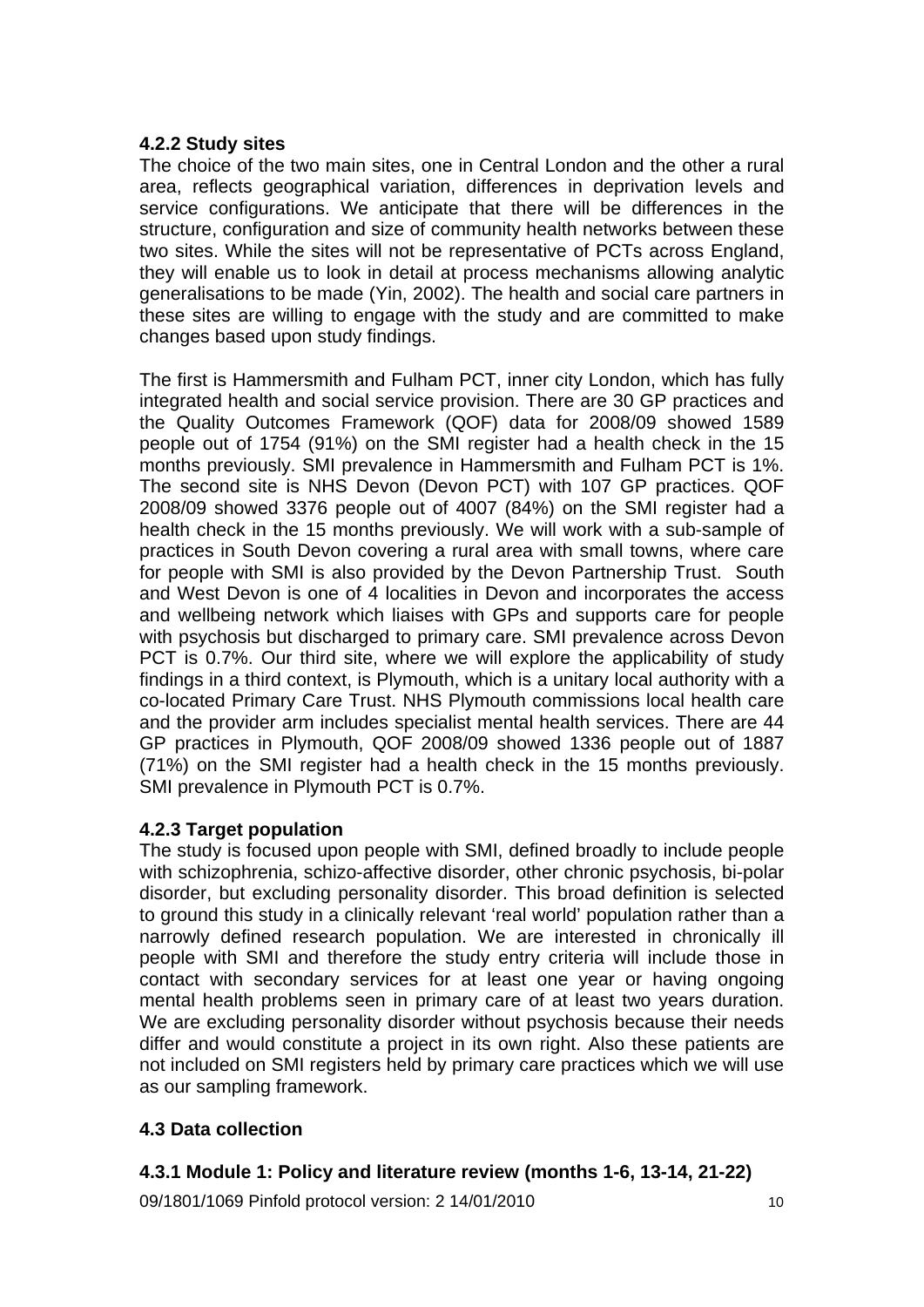The first module of the study (during months 1-6) will involve a review of relevant literature and policy documents. Policies will be scrutinized to ensure that this study is placed in context of the changes affecting primary and secondary community health care. The literature review will be conducted with the intention of establishing both additional assumptions and detailed subquestions of relevance to this project. These assumptions and sub-questions can be conceptualised as a prototype model for how networks should operate. The model will be utilised to inform data collection, and provide a starting point for analysis in each subsequent module as empirical findings will confirm or call into question basic assumptions in the model and lead to incremental revisions. Local documents in the two study sites as well as national policy briefings will be identified systematically through on-line search engines and the engagement events and Advisory Group (AG) / Local Delivery Group (LDT) meetings. Research papers will be identified using on-line search engines (e.g. medline, psych info) and detailed manual scrutiny of reference lists from identified papers. Authors will be contacted if necessary and we plan to utilise the membership of the AG and their networks of contacts to assist with this phase. During the final analysis of our study data, the literature will be updated, so that conclusions and recommendations from our study can be linked to evidence emerging elsewhere. This module will be led by the project coordinator with input from the two study research officers.

### **4.3.2 Module 2A: Semi-structured interviews with leads and stakeholders (months 1-8)**

The aim of this module is to understand the broad context and specific operational working of community health networks for people with SMI in two study sites. In doing this we will begin to generate data in order to answer our 3 core study questions. Interviews with 12 participants per site (24 in total) will be carried out in the first few months of the project to gather contextual information on the organisation of services, and provision of support to people with SMI locally. The recruitment sample will be informed locally by members of the LDT using a social capital framework (bonding, bridging, linking contacts). The interviews will seek to understand:

- How local organisations work with individuals to coordinate holistic service delivery to meet the needs of people with SMI in the community
- How service providers consider and make active use of the individual networks of people when determining their support and treatment needs
- How organisations work together as a network to ensure seamless care and promote additional well-being opportunities for people with SMI

09/1801/1069 Pinfold protocol version: 2 14/01/2010 An interview guide will be developed by the research team and interviews will be carried out by study research officers. Interviews will be audio-recorded but because of time and cost constraints, not transcribed in full. Instead detailed notes will be made and used to undertake broad thematic analysis. The audiorecordings will be accessed to check details of the conversation and provide illustrative verbatim quotations in the final report. This module will identify key organisations, particularly mainstream facilities not specifically designed for people with mental health problems, which may not be listed in local resource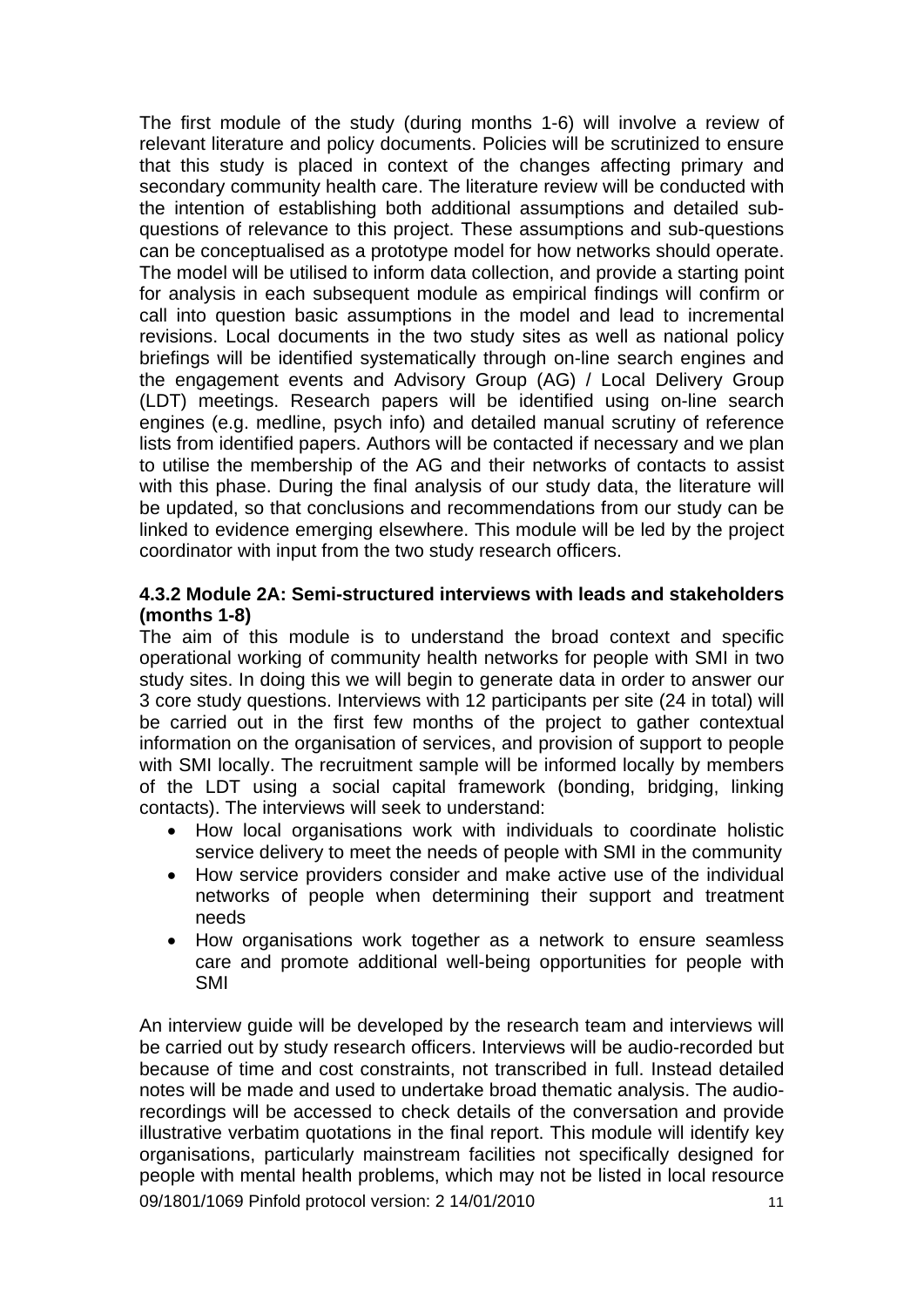directories. Based on these data a list of local organisations will be included in the on-line survey (see below).

Towards the end of the study (from month 18) we will carry out a second series of interviews with stakeholders to feedback data from our quantitative analysis of both the organisation survey (module 2B) and individual network interviews (module 3A). These interviews will explore the findings from our analysis and generate ideas for new ways of working to address observed patterns in the networks. We again aim to interview 12 participants per site.

# **4.3.3 Module 2B: Survey of organisations (months 7 – 17)**

The aim of module 2B is to collect a cross representation of practitioner views to understand:

- How well organisations are linked, with whom and in what ways, to support people with SMI
- How practitioners themselves seek to support people with SMI to generate opportunities to improve overall health and well-being
- The barriers and enabling influences to generating better organisational practices and better individual outcomes

### *The sample*

A database of community resources for people with SMI will be complied with the help of the LDT, and data from module 2A in South Devon and London, to provide a sampling framework for the survey. A sample of service leads of every local service related to mental health, physical health and social inclusion for people with SMI will be contacted (by letter or email) and invited to take part in an on-line survey, on behalf of their organisation. We will seek to include representation from the following community services (offering a mix of bridging and linking social capital):

- Secondary mental health services in the community: CMHTs, Assertive Outreach, Early Intervention, third sector services
- Primary care: practice nurses, GPs, primary care mental health team practitioners
- Community based health services: dentists, pharmacies, opticians, podiatrists, therapists
- Mainstream services supporting people with SMI access resources in local community that impact on health such as education, employment, recreation, arts and culture

• Third sector organisations: support groups, "think-tanks" and providers Non-responders will be sent a reminder and followed up by researchers by telephone for their responses.

### *Survey tool*

The on-line survey will be developed by the research team in consultation with the LDT. It will be piloted with practitioners prior to use. Information gathered will specifically address:

 Links and relationships between organisations – e.g. participants will rate how strong their links are to a range of local organisations using a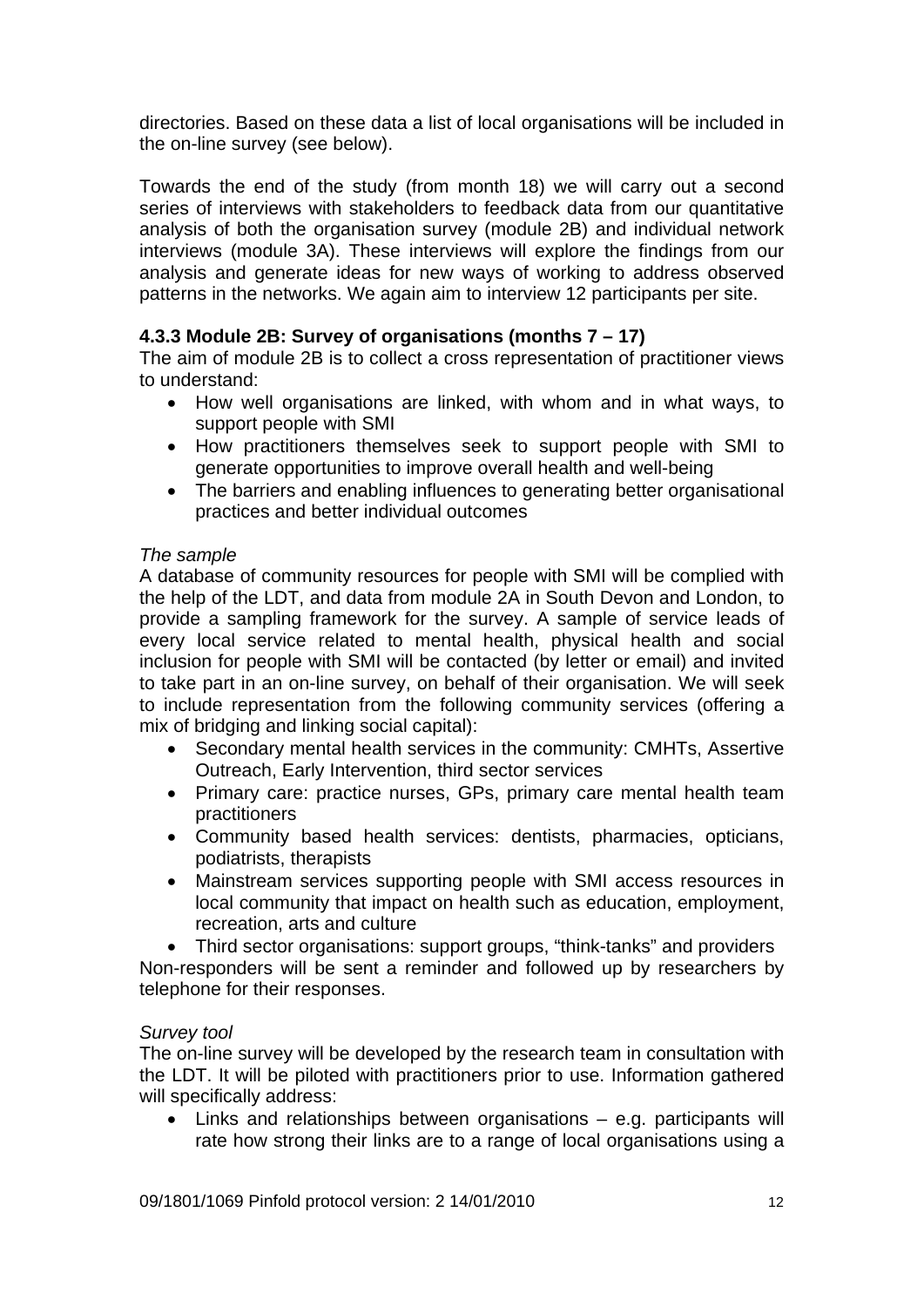5 point scale:  $0=$  not heard of them,  $1=$  aware,  $2=$  occasional contact, 3=regular contact, 4=shared protocols for referrals and joint working

- Benefits acquired from links
- Description of the services provided by organisation to people with SMI, and adaptations introduced to take account of specific needs of this group. We will include questions capturing the nature of the support or activity provided, allowing us analytically to ascertain whether the organisation in question mainly offers 'bridging' or 'linking' opportunities for people with SMI. We will invite participants to identify examples of practices that are working particularly well locally to support people with SMI develop community health networks
- Extent to which organisation makes efforts to cater for and reach out to people with SMI
- Attitudes towards increased partnership working and network activity locally
- Views on the most significant challenges for people SMI locally in building strong community health networks

# *Analysis*

Quantitative data will be entered into SPSS for analysis. We will carry out descriptive statistical analysis on strength of ties data between organisations. Network analysis will be completed based on the type (bonding, bridging, linking) and strength of links between participating organisations, to show which organisations are central to active promotion of SMI wellbeing. Qualitative data will be coded for basic content and to describe local networking activities. We want to understand to what extent these organisations are aware and make use of each other in order to generate health opportunities to people with SMI.

# **4.3.4 Module 3A: Individual structured network interviews (months 1 – 22)**

Aim: to produce community health network maps from a sample of service users who experience SMI representing pathways and opportunities used to improve their health based upon established social network methodologies.

We will recruit 75 people with SMI per site, providing a total of 150 participants. Each service user will be interviewed by a study researcher using assessment tools to map their networks. Information from the following domains will be collected:

- Participants' characteristics (e.g. demographic information, basic illness history, living arrangements) some of this will be obtained with permission from case records including physical health check history
- SF-36 to provide information on current health status (Tunis et al 1999)
- Networks mapped using the Name Generator and Resource Generator, adapted to detail health generating network properties. Three layers of information will be collected: map all network links; assess benefits generated from links; for those links and contacts generating significant health benefits explore how they were created and assess more detailed properties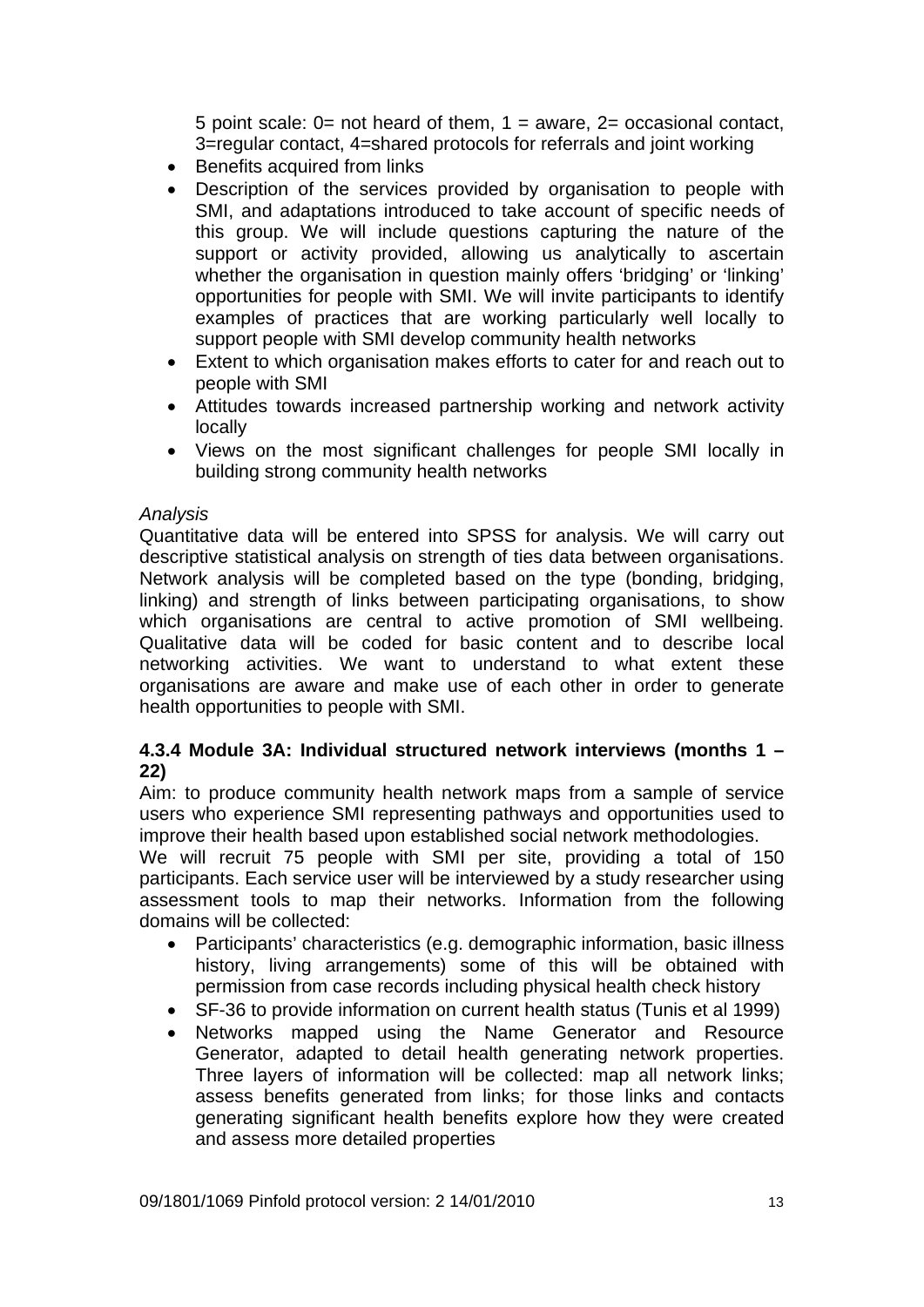Network experiences – we will ask 4 open ended questions to each participant to capture: network activities generating greatest health benefits for individual; how organisations facilitate or discourage links; one thing they would like to change locally to improve how services connect; overall satisfaction with network properties to provide optimal health benefits

The well-established self-report measure of physical and mental functional status and well being, the SF-36, will be used to both describe the sample and also provide information to explore the association between network characteristics (size, structure, interaction, function) and objective health status (both physical and mental health). To measure participants' community health networks, we will use two related measures – the Name Generator (McCallister and Fischer, 1978) and the Resource Generator-UK (Webber and Huxley, 2007). Both will be adapted to capture detail specific to examining community health networks.

The name generator approach to gathering social network data is the most valid, reliable and frequently used tool for the collection of person-centred network data (Marsden, 1990). It has also been reliably used in populations of people with SMI (e.g. Clifton et al., 2007, Pernice-Duca, 2008). The Name Generator will be supplemented with a list of questions asking participants to name organisations that they are currently in contact with (e.g. primary health care centre, secondary community mental health services, social services, third sector organisations and community facilities). Participants will be asked a series of name interpreter questions about each key health benefiting network member to elicit their connections with other network members or organisations. The individual will define what a 'key' benefit means and who this applies to across their network using a bespoke rating scale 1-5 (1 no benefit to 5 significant benefit).

09/1801/1069 Pinfold protocol version: 2 14/01/2010 The Resource Generator-UK asks participants whether or not they have access to 27 social resources within networks. The instrument has four internal domains – domestic, expert advice, personal skills and problem solving social resources – and is quick and easy to administer. Comparative data is available from primary care (Webber, 2008) and SMI (Dutt and Webber, in press, Murray et al., 2007) populations in addition to general population norms (Webber and Huxley, 2007). The instrument will be modified to assess a participant's access to resources via personal contacts (bonding), community facilities (bridging) and NHS primary or secondary care services and voluntary sector providers (linking). For the key contacts (as defined by each participant) we will distinguish between face to face (one to one or group), telephone, text or internet based contact. We will also include a measure of subjective value of each network link, whether bonding and bridging resources existed and whether 'linking' resources helped facilitate other links – thus capturing the components of the network created with the help of health and social care. The modified name generator and resource generators will be piloted with a small sample (n=5 from each site) to allow us to refine the questions and amend relationship categories of the resource generator, test for interview length and assess participant burden. These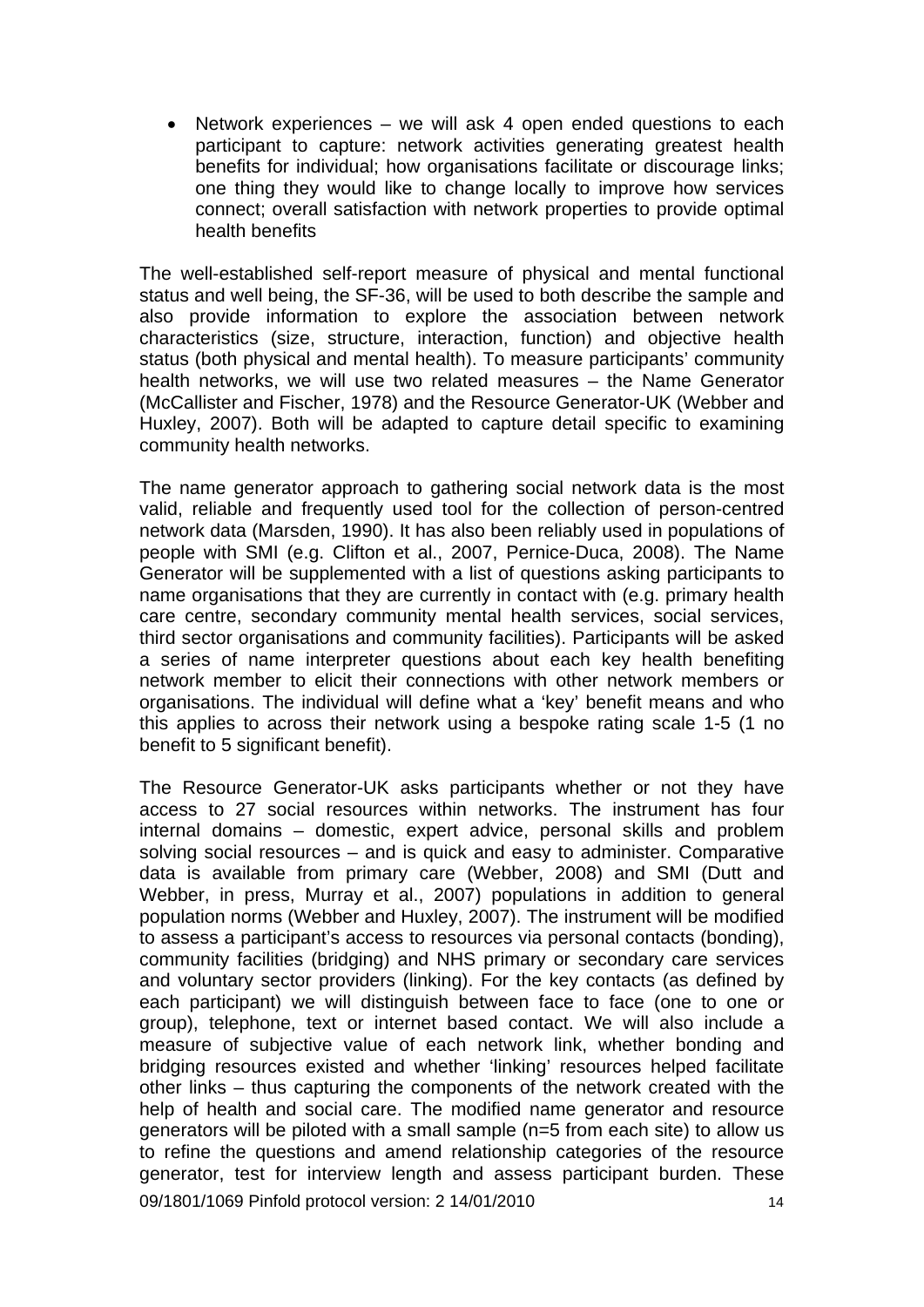measures will enable us to describe the structure of networks and the extent to which their network members are concentrated within the mental health system or linked to primary care service networks.

#### *Sample size*

Our sample size is informed by a UK study of the social networks and needs of users of mental health day services (Catty et al., 2005). This study found users of a social services day centre had larger networks, but more needs, than users of a day hospital. In our study we will need to examine comparisons regarding a number of variables and so the sample size is pragmatic, based on realistic numbers (informed by the Catty study) which will be sufficient to find subtle differences in network properties against a range of other variables. A key evaluative principle will be to understand from participant's perspectives the extent to which the health benefits derived from their networks are optimal. For example, we hypothesise that individuals with social relationships with a higher proportion of people outside of the mental health system will perceive their network as bringing greater benefits because of increased opportunities for employment, leisure, social support and access to other valuable resources that can be gained through these wider connections. If we were to divide a sample of 150 people into two equal groups of those above and below the median of a measure of subjective value of their network, we have 86.5% power to detect a hypothesised difference of 10% in the proportion of an individual's network which is comprised of other mental health service users between the group who value these contacts less (mean proportion=40%, s.d.=20) and the group who value these contacts more (mean proportion=50%, sd.=20) at the 95% significance level. This power calculation was performed in Stata v.9.2 using the command: sampsi 40 50, n1(75) sd1(20).

#### *Sample selection and recruitment*

People with SMI in both study sites will be randomly selected from the QOF SMI registers of 8-15 GP practices per site. Target recruitment is 75 people per site. We will over sample by 100%, aiming for a 50% response rate. GPs will screen lists of potential patients to be approached, removing those assessed as 'at risk' on medical grounds. Ethical approval will be required and the process assisted by local research network staff – Mental Health Research Network and/or Primary Care Research Network . Invitation letters will be sent from the Practice to attend an interview appointment with the researcher at the practice; this is a process people are used to. If contact via Practice is unsuccessful, the named community team – early intervention, CMHT, assertive outreach – will be approached and follow-up recruitment attempted. The practice/network staff will make 3 attempts to contact each randomly selected participant.

### *Interviews*

People with SMI attending the interview will be provided with information, asked if they wish to consent and interviewed then or another time if they prefer. Interviews will be in a GP surgery or other agreed public space but not in the service user's own home to protect both the service user and the researcher, by having staff on hand if either became distressed. Immediately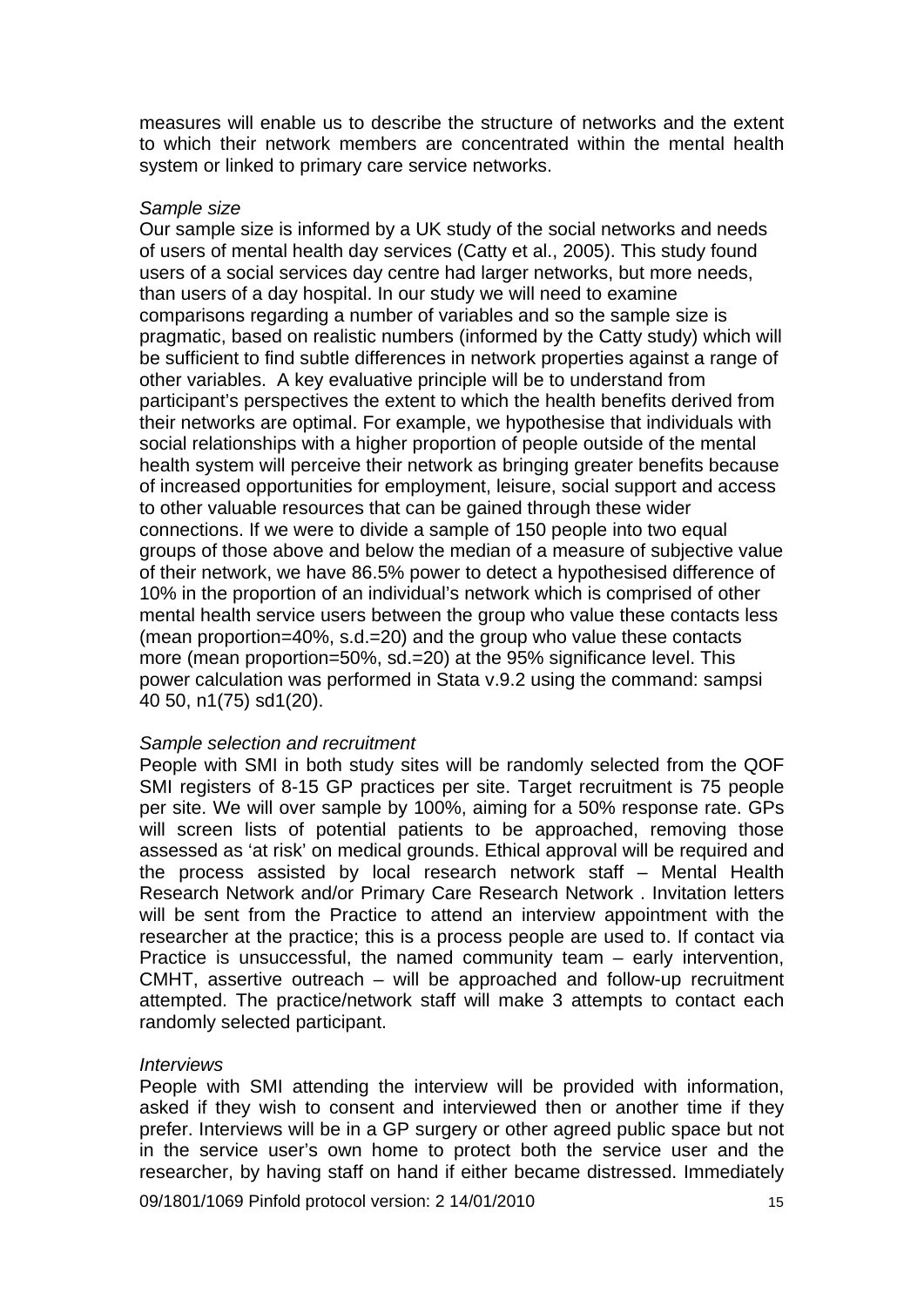prior to the interview the patient's named key worker or GP will be informed about imminent interview and asked to inform researcher of any relevant 'risk' information. It will also alert them that they will be contacted if the patient becomes distressed as a result of taking part in the study. All information will be recorded on data collection schedules, inputted by the research officer at a later date into SPSS. It is anticipated that the interviews will last approximately one hour. They will be carried out by the study research officers, assisted by the project coordinator. Participants will be offered £10 per interview for taking part.

### *Analysis*

UCINET (Borgatti et al 1999) has been selected for the social network analysis as it is a comprehensive and widely used package capable of analysing both ego-centred and whole networks. It has been particularly widely used in the analysis of primary care and health networks (e.g. Fattore et al 2009, Scott et al 2005, Weeks et al 2002). It has been chosen in preference to other social network analysis tools because its diverse authorship, encompassing a range of mathematical and methodological expertise, ensures that the program can undertake multiple operations both proficiently and efficiently. Visualisations of networks will be undertaken using NetDraw, a program integrated within UCINET.

We will address a range of questions including:

1. What makes up the community health networks of people with SMI? We will use standard social network analysis procedures in UCINET to calculate network properties (size and density); demographic composition (mean age, % gender, % ethnicity,% within community health network); role relationships (e.g. % kin, % non-mental health service users); type of contact (bonding, bridging, linking), ego-alter characteristics (mean closeness), network activity (frequency of contact) and perceived health benefits derived from network contacts. Data will be aggregated to case study site level to facilitate inter-site comparisons.

Using NetDraw, we will make visual representations of participant's networks in both study sites to facilitate comparison. We will superimpose this with the local organisations providing services to people with SMI obtained in modules 2A and 2B of the study. This novel approach will bring together ego networks and organisational structures to accurately depict the nature of health networks in the two study sites. To our knowledge, this has not been achieved before and will help us to fully understand the extent of 'bonding', 'bridging' and 'linking' social capital within community health networks of people with SMI.

2. What is the mix of formal and informal health care provision within people's network?

We are interested in who are providing health benefits – family, health professional and community resources. We will use the decomposition capability of UCINET to separate network contacts according to whether they provide formal, informal or no health care benefits. This will be analysed by visualisation and by calculation of the properties of these sub-networks as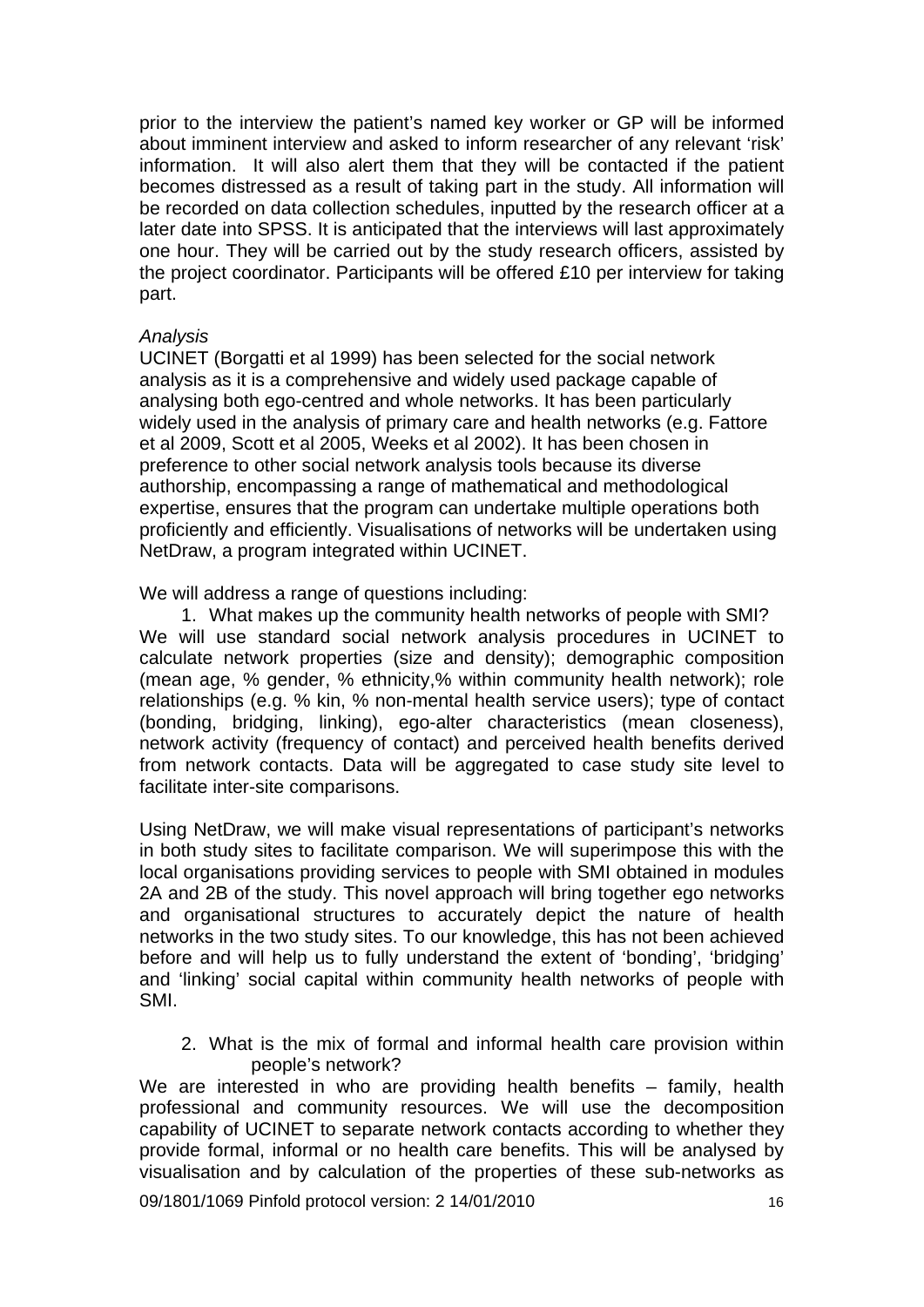above. This process will allow us to evaluate the extent to which networks facilitate the involvement of informal contacts in formal healthcare provision.

3. Do these networks differ in composition, range, size and density across sub-groups within this population (e.g. based upon gender, ethnicity, age, disability, level of need)?

We will use univariate statistics to compare sub-groups across all network and social resource measures. We will also conduct appropriate multivariate analysis to explore predictors of network size and other network properties

4. How do network strength and breadth relate to perceived benefit and well being (SF-36)

We will conduct an exploratory multivariate analysis using perceived benefits of network contacts and well-being (SF-36) as our outcomes. A sub-set of variables from those listed below (those showing significance on univariate analysis) will be used as our sample size is small. Network measures such as size and density; demographic composition (mean age, % gender, % ethnicity,% within community health network); role relationships (e.g. % kin, % non-mental health service users); ego-alter characteristics (mean closeness), network activity (frequency of contact) and source of network contacts would be entered sequentially into a regression model to identify which network characteristics are associated with perceived benefit of network and objective well being.

### **4.3.5 Module 3B: Individual network semi-structured in-depth interviews (months 6-22)**

The aim is to deconstruct the concept of a community health network and unpack meaning for each participant so that we can understand the significance of different types of contact and barriers to health seeking behaviours, as well as the dynamic inherent in each network's configuration. We will determine how people with SMI have created and accessed their useful networks, and what actions of their own, or of others has contributed to the development of a network of health opportunities, thus furthering our understanding of the mechanisms at work in the community. This will inform future work by professional helpers and also indicate possible avenues for intervention research.

To supplement the detailed network data collected in 3A, we will interview 20 service users per site, providing a total of 40 in depth interviews with people with SMI. The data gathered in module 3A will provide a starting point for the interviews: in keeping with a realistic evaluation framework, the reasons behind either positive or negative network components will be explored in the interviews:

- How do identified social resources and relationships impact (positively as well as negatively) on the health and wellbeing of people with SMI?
- How do people with SMI actively make use of or access particular social resources within their network to support their health and wellbeing?
- How have the health and social care practitioners in their networks contributed to supporting the creation of wider beneficial networks?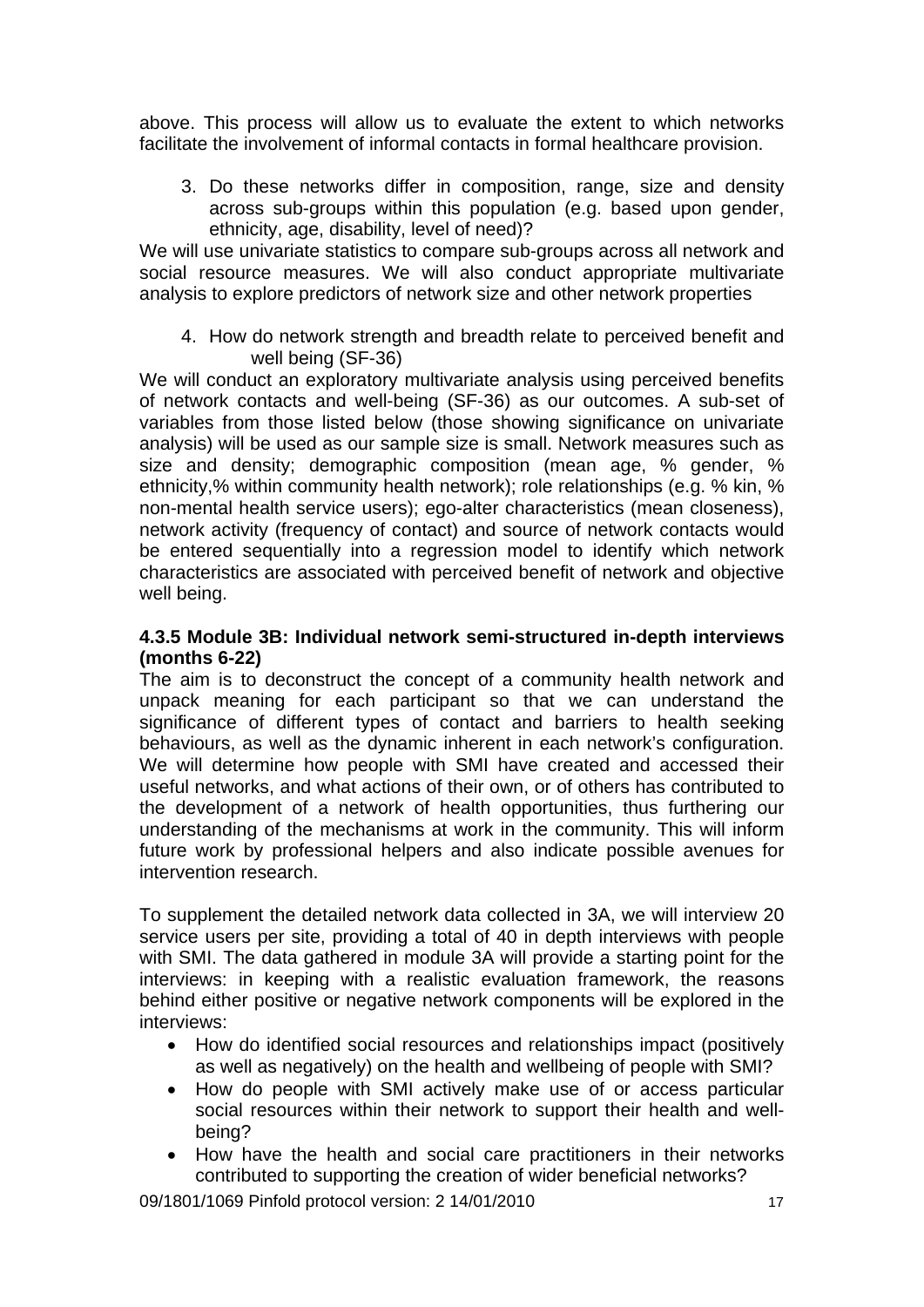- What kind of reciprocity exists and how does contributing to others influence wellbeing in terms of burden and benefit?
- How could practitioners reduce barriers and encourage growth of strong user centred networks in local communities?

### *Sample selection and recruitment*

Participants for the qualitative interviews will be recruited directly from the structured network interviews in module 3A. Potential participants will be asked if they would like to continue for a further 30-45 minutes to answer some more detailed questions as follow-up. They will have the option to do this following a short break, or arrange a new appointment for the in-depth interview. This approach will give us an optimal response rate and allow the in-depth interview to benefit from the relationship already established between participant and researcher. In each site the first 10 participants will be a convenience sample based on time available and participants' expressed interest in taking part. The other half of the sample will be purposive and selected based on emerging findings to ensure inclusion of maximum variation both in terms of participants' profile (gender, ethnicity, living arrangements, disabilities: physical and mental health) and network composition (e.g. small vs. large, mostly professional vs. mostly personal). The research officer will have a list of prioritised factors to look out for in the profile and the first person interviewed during module 3A to meet these will be invited for the follow-up qualitative interview. The procedure is continued until the total of 20 in-depth interviews in each site has been reached. It is not anticipated that saturation will be achieved.

### *Analysis*

09/1801/1069 Pinfold protocol version: 2 14/01/2010 The 40 interviews will be fully transcribed verbatim and be subject to thematic analysis by the research officers and involvement researchers. The in-depth data will allow a detailed examination of the subjective importance of individual relationships and how these fit into the wider structure of a network. It will be possible to explore how perceptions of different contact types (bonding, bridging, linking) relate to the role relationship, and the background for relationships forming in particular ways. It may, for example, be that some participants perceive their relationship with a health professional as having 'bonding' or friend-like qualities – the analysis will examine the background for this and any health benefits related. The following data analysis process will be followed. Ten interviews will be completed before analysis begins (major issues related to wording and flow rather than content will be addressed earlier as required). Then, research officers and service user involvement researchers will read through the first 10 interviews individually to familiarise themselves with key issues and through a workshop discussion develop an initial coding framework. At this stage the interview schedule may be modified to systematically address key findings emerging but not initially anticipated. Another 10 interviews will be carried out before a second analysis workshop is held with research officers and service user involvement researchers bringing coded transcripts to discuss. The original coding framework will be revised and refined to capture new emerging themes or to collate themes as required. The analysis approach will address both communalities in the data and deviant cases that may challenge or contradict these. The qualitative data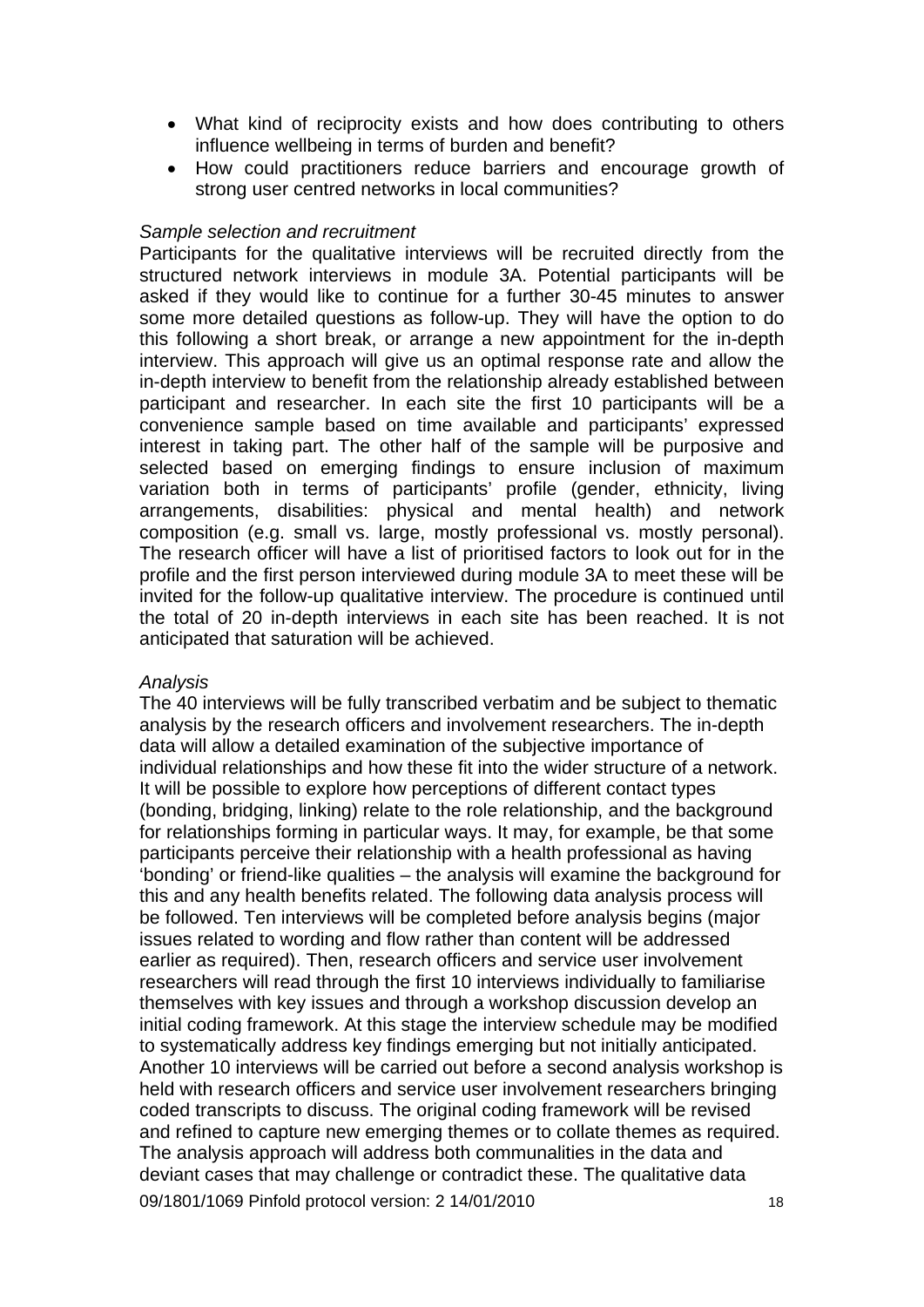analysis software NVivo will be used to assist the management of data and facilitate systematic data examination.

### **4.3.6 Data synthesis (months 21-24)**

We will bring together our data sources to provide a model of community health networks; how they work and how they provide health benefits to people with SMI. The analysis, incorporating qualitative and quantitative data, will be carried out across the two sites to develop the model. This will describe the multiple layers of connections and network qualities as well as revealing the complexity of individual experience. We will integrate this with the analysis in module 2 concerning organisational network resources. A realist driven evaluation approach will be used to explore the role and significance of different contact types and organisational resources available within different community network forms.

Synthesis of the results from each module is a critical process for ensuring that an integrated model, describing how networks can be developed to benefit people with SMI, is produced at the end of the research. The individual stages of data collection will inform each other in such a way that earlier stages provide information to shape the questions raised or sampling for later stages. Prior to this our literature review will have already developed a prototype model for how 'community health networks' can operate, whilst also incorporating key unanswered questions as to how organisations should operate and individuals (practitioners and people with SMI) might best behave to optimise the benefits.

Synthesis involves incorporating levels of detail from organisational practices down to individual interactions, emotions and behaviours. The data are multidimensional with each component explaining a part of a bigger picture that will be brought together within the analysis. Each of the two case studies provide an empirical framework for analytic integration by highlighting particular questions of local relevance that the data sources will contribute to from different perspectives. We will systematically review each of the components and levels of the prototype model and make revisions based on the evidence accrued in each site and from each module. Where possible the unanswered questions that arose in the prototype model will be addressed. Relevant qualitative data will be reduced into context-mechanism-outcome matrices and compared with quantitative data related to the same issue. The different data sources are likely to either be confirmatory (triangulation) or divergent with respect to specific issues; divergence may require further data analysis, bracketing or exclusion (Pluye et al 2009). In line with the integrated approach to multi-method analysis (Moran-Ellis et al. 2006) we will treat the multiple levels of information as supplementary within an interpretative framework, as different parts of a bigger picture, contributing to a more comprehensive understanding of the complex phenomenon being studied. The LDT plays an important role in assisting the research team bringing the different data pieces together to address local concerns and seek answers to specific issues of relevance to the community. Data analysis workshops will be held with each LDT and include the service user involvement researchers to assist this integration. This will generate a local 'holistic picture' presented by each case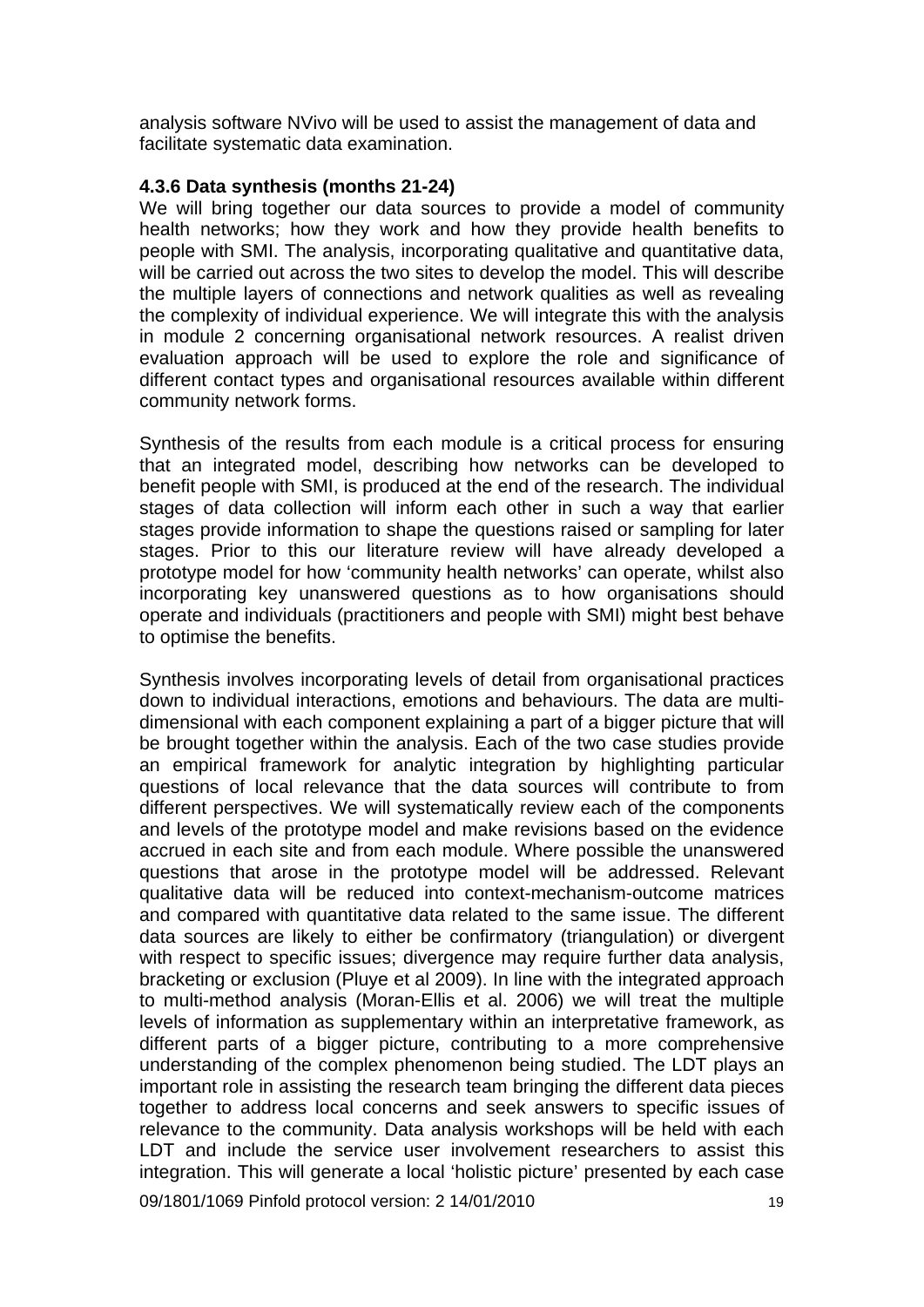study analysis. The research team will compare the two case studies to identify factors that may explain either communalities or differences specific to the local community health networks used by people with SMI in rural and urban settings. A practical guide to developing health optimising networks will be produced which will address theoretical and practice-related questions arising from the literature review work that feeds the study throughout.

# **4.3.7 Assessing relevance of findings in third locality**

Synthesized data from our two case study sites will be presented in a third locality – Plymouth – to both practitioners and service users. The aim is to assess how transferable the practical recommendations are for a third locality, and how far experiences described in the community health network model apply to individuals and organisations elsewhere. We will use this phase to assist us in producing our practice guidance tools and resources. It is important that Plymouth service users and practitioners are aware of the study from the beginning, and thus engagement activities in Devon will involve them. The first Plymouth based event is planned for month 10 in the project to engage and share information about the study. In the final months of the study (months 20-23) action workshops will be held in Plymouth (4 in total) to assess and develop the relevance and local interpretation of findings from Hammersmith and Fulham PCT and NHS Devon for service users and practitioners in Plymouth. The LDT will assist with developing the format of the events, but we anticipate they will be informative as well as consultative. These sessions will be co-facilitated by the service user involvement researchers and study research officers; they will also be supported by PenCLAHRC which has resources to support and evaluate translation of research into practice.

# **4.4 Engagement, feedback and change (months 1 – 24)**

The study's feedback elements consist of events and e-newsletters. These will be planned with the LDT and provide opportunities to communicate with stakeholder throughout the life of the programme. This is important, even during a relatively short (24 months) research project, in order to make NHS managers aware of emerging findings.

# **4.4.1 Engagement**

A key component of the study will be engagement events, at the start to ensure local organisations are on board with the study. The aim is to both make local service providers aware of the study and to collect information to develop a database of current resources – both directly health related and associated activities such as assisted employment programmes, volunteer placement schemes, walking groups, environmental projects. Each event will be action orientated, with an exchange of information between researchers and stakeholders, discussion about barriers and facilitators, followed by decisions about how to develop the network further. These discussions will be recorded and utilised as data. Information gathered during this engagement phase will also be used to develop a recruitment framework for the practitioner survey (module 2B).

# **4.4.2 Feedback**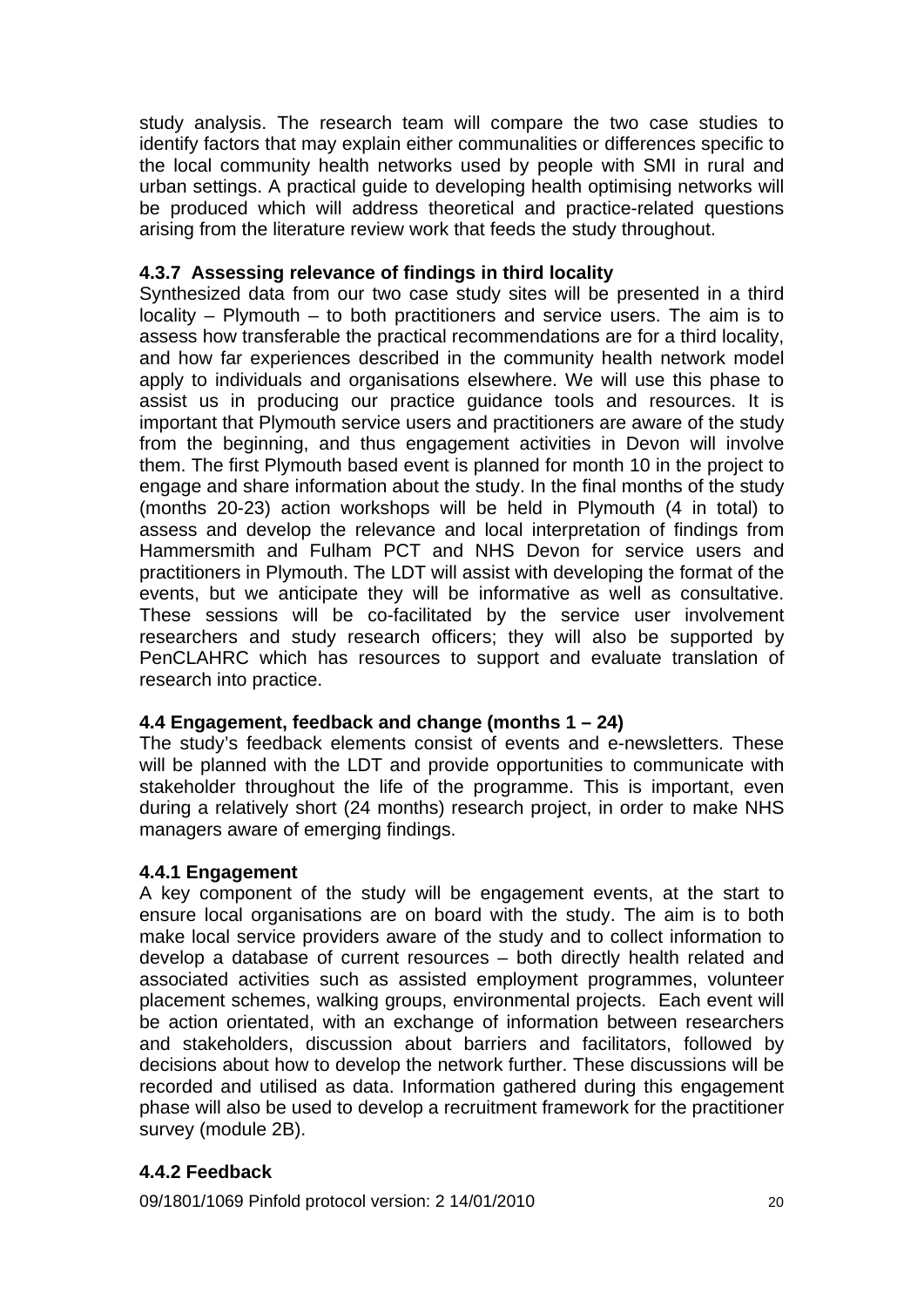Two feedback mechanisms will operate. Firstly, three newsletters will be produced by the two service user involvement researchers on each site alongside the research officer. These will highlight case studies of positive networking practices as well as study progress updates. Secondly, dissemination workshops will run in each site. Based on the findings from modules one to three of the study the research team and LDT will put together a set of targeted recommendations for the two PCTs which will be presented to a half-day dissemination workshop in each study site. The workshops will include presentations from the study team, local service users and local managers. The workshop would allow time to discuss and agree these initiatives. We anticipate the research will highlight some practical changes to improve practice:

- Dissemination and awareness raising of network organisations and opportunities
- 'Shadowing' of workers between organisations
- Shared events and joint activities for people with SMI
- Registration drive to encourage people with SMI to register with a GP

A guide for service users will also be produced by the study team, led by the involvement researchers, outlining how to develop both individual and to promote comprehensive community wide networks. This will be disseminated through Rethink's extensive networks to service users, practitioners and commissioners across England. A second guide for service providers will also be produced including recommended actions for clinical and practical work with individuals, and practical steps that organisations within the networks can take. We will work with Trusts and other networks to disseminate these findings widely, using new technology including blogs and social networking if recommended by our LDTs and advisory group.

### **5. Contribution to collective research effort**

The dissemination activities from this study are in two component parts. Firstly there will be ongoing feedback throughout the course of the study within the case study sites. Mechanisms for organising knowledge mobilisation across the NHS and to stakeholder groups include;

- E-newsletters coordinated by the local involvement researchers and signed off by the LDT.
- Engagement meetings and feedback sessions to groups of staff at relevant meetings and events held over the two years.
- The active engagement of senior NHS managers within the study as members of the local delivery team.

Secondly there will be specific activities and products at the end of the study, collating data from the entire project. The main knowledge outputs will be:

- o Final report accessible on NIHR SDO website
- o A guide for mental health service users on developing community networks, developed in close consultation with local involvement researchers and LDT
- o A practical guide for PCTs on setting up organisational networks
- o Attendance at academic conferences to deliver papers from the study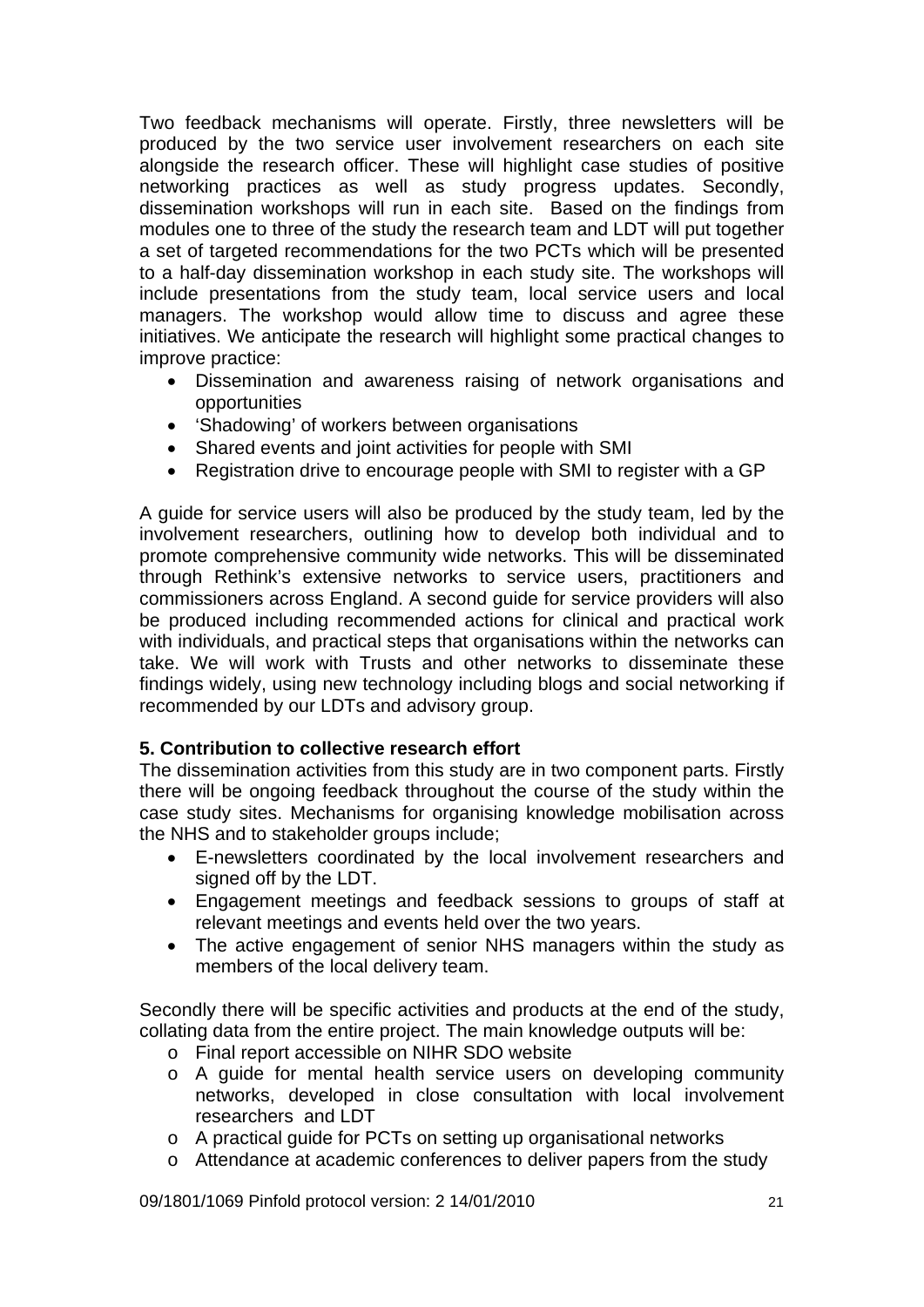- o Peer review publications
- o Articles in trade press such as Mental Health Today, Community Care and national press.
- o We will work with Rethink Media and Campaigning teams to ensure that findings and recommendations are brought to the national political agenda. Furthermore, Rethink activists will work to promote findings and recommendations locally

## **6. Plan of investigation and timetable**

| <b>Month</b>  | Project                        | <b>Engagement</b>    | Module 1:         | Module 2:              | <b>Module 3: Quantitative</b>                                  |
|---------------|--------------------------------|----------------------|-------------------|------------------------|----------------------------------------------------------------|
|               | manage-                        | and feedback         | Literature /      | interviews and         | and qualitative                                                |
|               | <b>Ment</b>                    |                      | policy            | organisational         | individual network                                             |
|               |                                |                      | <b>Review</b>     | survey                 | interviews                                                     |
| <b>Before</b> | <b>PMG</b>                     | Submit R&D           | Draw up           | Identify local         | Identify potential tools for cohort                            |
| project       | Recruit                        | paperwork            | parameters        | practitioner and       | study.                                                         |
|               | <b>ROs</b>                     |                      | for<br>literature | SU leads               | Work with MHRN and PCN to                                      |
|               | Set up AG<br><b>Recruit IR</b> |                      | and policy        |                        | plan approach<br>Agree access to SMI register                  |
|               | <b>NRES</b>                    |                      | review            |                        |                                                                |
| 1:            | <b>PMG</b>                     | PCT meetings         | Lit and           | Develop interview      | Work with MHRN and PCN.                                        |
| <b>April</b>  | Set up LDT                     | Promotional          | policy            | schedule               | Work with PCT ICT to access                                    |
| 2011          | RA starts in                   | materials in all     | review            |                        | QOF SMI registers in practices                                 |
|               | London                         | 3 sites.             |                   |                        | across case study sites                                        |
| 2: May        | PMG&AM                         | PCT meetings         | Lit and           | Identify sample        | Finalise recruitment strategy                                  |
|               | AG                             | Promotional          | policy            | (12 per site)          | and sign of cover letters for                                  |
|               | <b>Train IR</b>                | materials in all     | review            |                        | each practice                                                  |
|               |                                | 3 sites.             |                   |                        |                                                                |
| 3:            | <b>PMG</b>                     | Engagement           | Lit and           | Set up interviews      | Sample in both PCT sites and                                   |
| June          | <b>LDT</b>                     | events in 2          | policy            | Agree interview        | obtain GP / CMHT permissions                                   |
|               | Gain R&D                       | main sites           | review            | schedule with          | to contact patients.                                           |
|               | approvals                      |                      |                   | <b>LDT</b>             | Pilot interview with 8-10                                      |
|               | PMG&AM                         |                      | Lit and           | Interviews             | individuals with SMI in London<br>Sample in both PCT sites and |
| 4: July       | RA starts in                   | Engagement<br>events |                   | Begin analysis         | obtain GP / CMHT permissions                                   |
|               | Plymouth                       | E-newsletter I       | policy<br>review  | Resource               | to contact patients.                                           |
|               |                                |                      |                   | databases              | Test analysis of network data                                  |
|               |                                |                      |                   | developed              | and propose modifications to                                   |
|               |                                |                      |                   |                        | schedule                                                       |
| <b>5: Aug</b> | <b>PMG</b>                     | Engagement           | Lit and           | Interviews             | Recruit to cohort study in 2                                   |
|               |                                | events               | policy            | Analysis               | sites by letter from practices                                 |
|               |                                |                      | review            | Databases              | $(n=30)$                                                       |
|               |                                |                      |                   | developed              |                                                                |
| 6: Sept       | PMG&AM                         | Researchers          | Review            | Analysis               | Recruit to cohort study in 2                                   |
|               | Submit 1 <sup>st</sup>         | attend local         | report            | interviews             | sites by letter from PCT                                       |
|               | progress                       | forums /             | produced          |                        |                                                                |
|               | report to                      | meetings             |                   |                        | Finalise semi-structured                                       |
| 7: Oct        | NIHR SDO<br><b>PMG</b>         | Collate data         |                   |                        | interview schedule<br>Follow-up via community teams            |
|               | <b>LDT</b>                     | Present data to      |                   | Analysis<br>interviews | if PCT recruitment unsuccessful                                |
|               |                                | <b>LDTs</b>          |                   | Develop survey         | Start interviewing - 10                                        |
|               |                                |                      |                   | with LDT               |                                                                |
| 8: Nov        | PMG&AM                         | Researchers          | Review            | Interview report       | Follow-up via community teams                                  |
|               | AG                             | attend local         | presented         | written                | if recruitment unsuccessful via                                |
|               |                                | forums /             | to AG             |                        | <b>PCT</b>                                                     |
|               |                                | meetings             |                   | Pilot survey           | Interviews $-10$                                               |
|               |                                |                      |                   |                        | In-depth interviews 5                                          |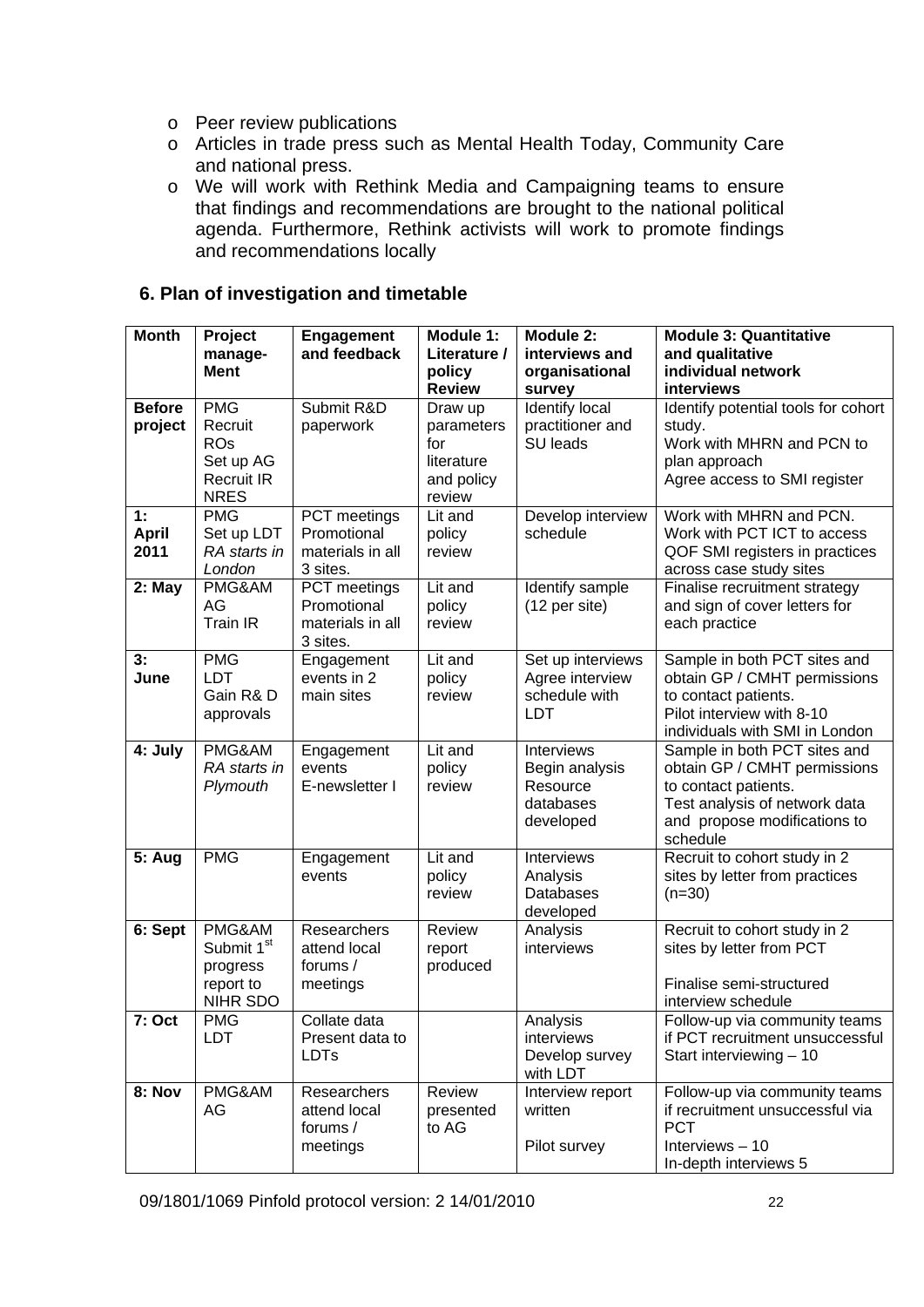| 9: Dec       | <b>PMG</b>             |                             |                       | Recruitment                    | Interviews-20                                    |
|--------------|------------------------|-----------------------------|-----------------------|--------------------------------|--------------------------------------------------|
|              |                        | Set up                      |                       |                                |                                                  |
|              |                        | Plymouth                    |                       | strategy finalised             | In-depth interviews 5                            |
|              |                        | engagement                  |                       | Finalise survey                | Transcription first 10 in depth                  |
|              |                        | event                       |                       | content                        |                                                  |
| 10:          | PMG&AM                 | First action                |                       | Circulate survey               | Interviews $-20$                                 |
| Jan          |                        | workshop held               |                       | to leads in                    | 1 <sup>st</sup> analysis workshop IR             |
| 2012         |                        | in Plymouth                 |                       | organisations                  |                                                  |
| 11:          | <b>PMG</b>             | E-newsletter II             |                       | Send reminder to               | Interviews $-20$                                 |
| Feb          | <b>LDT</b>             | signed off by               |                       | non-responders                 | In-depth interviews 5                            |
|              |                        | <b>LDT</b>                  |                       |                                |                                                  |
|              |                        | Researchers                 |                       |                                | Transcription and coding<br>Interviews-20        |
| 12:          | PMG&AM                 |                             |                       | Follow-up none                 |                                                  |
| Mar          | Submit 2 <sup>nd</sup> | attend local                |                       | responders by                  | In-depth interviews 5                            |
|              | report to              | forums /                    |                       | telephone                      | Transcription and coding                         |
|              | NIHR SDO               | meetings                    |                       |                                |                                                  |
| 13:          | <b>PMG</b>             |                             | <b>Update Lit</b>     | Follow-up none                 | Interviews $-20$                                 |
| <b>April</b> | Short-term             |                             | and policy            | responders by                  | In-depth interviews 5                            |
|              | RA starts              |                             | review                | telephone                      | Transcription and coding                         |
|              |                        |                             |                       |                                |                                                  |
| 14:          | PMG&AM                 |                             | <b>Update Lit</b>     | Analysis                       | Interviews-20                                    |
| <b>May</b>   |                        |                             | and policy            |                                | In-depth interviews 5                            |
|              |                        |                             |                       |                                |                                                  |
|              |                        |                             | review                |                                | Transcription and coding                         |
|              |                        |                             |                       |                                |                                                  |
| 15:          | <b>PMG</b>             | Researchers                 |                       | Analysis                       | Interviews $-10$                                 |
| June         | AG                     | attend local                |                       |                                | 2 <sup>nd</sup> Analysis workshops with IRs      |
|              | LDT                    | forums /                    |                       |                                |                                                  |
|              |                        | meetings                    |                       |                                |                                                  |
| 16:          | PMG&AM                 | Arrange                     |                       | Write up survey                | In-depth interviews 5                            |
| July         |                        | sessions to                 |                       |                                | Network analysis                                 |
|              |                        | apply model in              |                       |                                | Transcription and coding                         |
|              |                        | Plymouth                    |                       |                                |                                                  |
| 17:          | <b>PMG</b>             | Arrange                     |                       | Write up survey                | In-depth interviews 5                            |
|              |                        |                             |                       |                                |                                                  |
| Aug          |                        | sessions to                 |                       |                                | Network analysis                                 |
|              |                        | apply model in              |                       |                                | Transcription and coding                         |
|              |                        | Plymouth                    |                       |                                |                                                  |
| 18:          | PMG&AM                 | Researchers                 |                       | Identify second                | Network analysis                                 |
| <b>Sept</b>  | Submit 3rd             | attend local                |                       | round participant              | 3 <sup>rd</sup> Analysis workshops with IR       |
|              | report to              | forums /                    |                       | (12 per site)                  |                                                  |
|              | NIHR SDO               | meetings                    |                       |                                |                                                  |
| 19: Oct      | <b>PMG</b>             | E-newsletter III            |                       | Present survey                 | Network analysis                                 |
|              | LDT                    | signed off in               |                       | data to LDT                    | In-depth interview analysis                      |
|              |                        | LDT                         |                       | Second round                   |                                                  |
|              |                        |                             |                       | interviews                     |                                                  |
| 20:          | PMG&AM                 | Sessions held               |                       | Second round                   | Network analysis                                 |
|              |                        |                             |                       |                                |                                                  |
| <b>Nov</b>   |                        | in Plymouth                 |                       | interviews                     | In-depth interview analysis                      |
|              |                        |                             |                       | Analysis                       |                                                  |
| 21:Dec       | <b>PMG</b>             | Sessions held               | <b>Update Lit</b>     | Second round                   | Collating data network analysis                  |
|              |                        | in Plymouth                 | and policy            | interviews                     | and depth interviews                             |
|              |                        |                             | review                | Analysis                       | Final workshop with IRs                          |
|              |                        |                             |                       |                                |                                                  |
| 22:          | PMG&AM                 | Hold feedback               | <b>Update Lit</b>     | Link org and                   | Link org and individual data                     |
| Jan          | AG                     | events in sites             | and policy            | individual data                | Feedback to AG                                   |
| 2013         |                        | Sessions held               | review                |                                |                                                  |
|              |                        | in Plymouth                 |                       |                                |                                                  |
| 23:          | <b>PMG</b>             | Final E-                    | Write final           | Prepare papers                 | Prepare papers for publication                   |
|              |                        |                             |                       |                                |                                                  |
| Feb          | LDT                    | newsletter IV               | report                | for publication                | and output guides                                |
|              |                        | signed off in               | Feedback              | and output                     |                                                  |
|              |                        |                             |                       |                                |                                                  |
|              |                        | <b>LDT</b>                  | <b>LDTs</b>           | guides                         |                                                  |
| 24:<br>Mar   | PMG&AM                 | Researchers<br>attend local | Write final<br>report | Write guide for<br><b>PCTs</b> | Write user guide to community<br>health networks |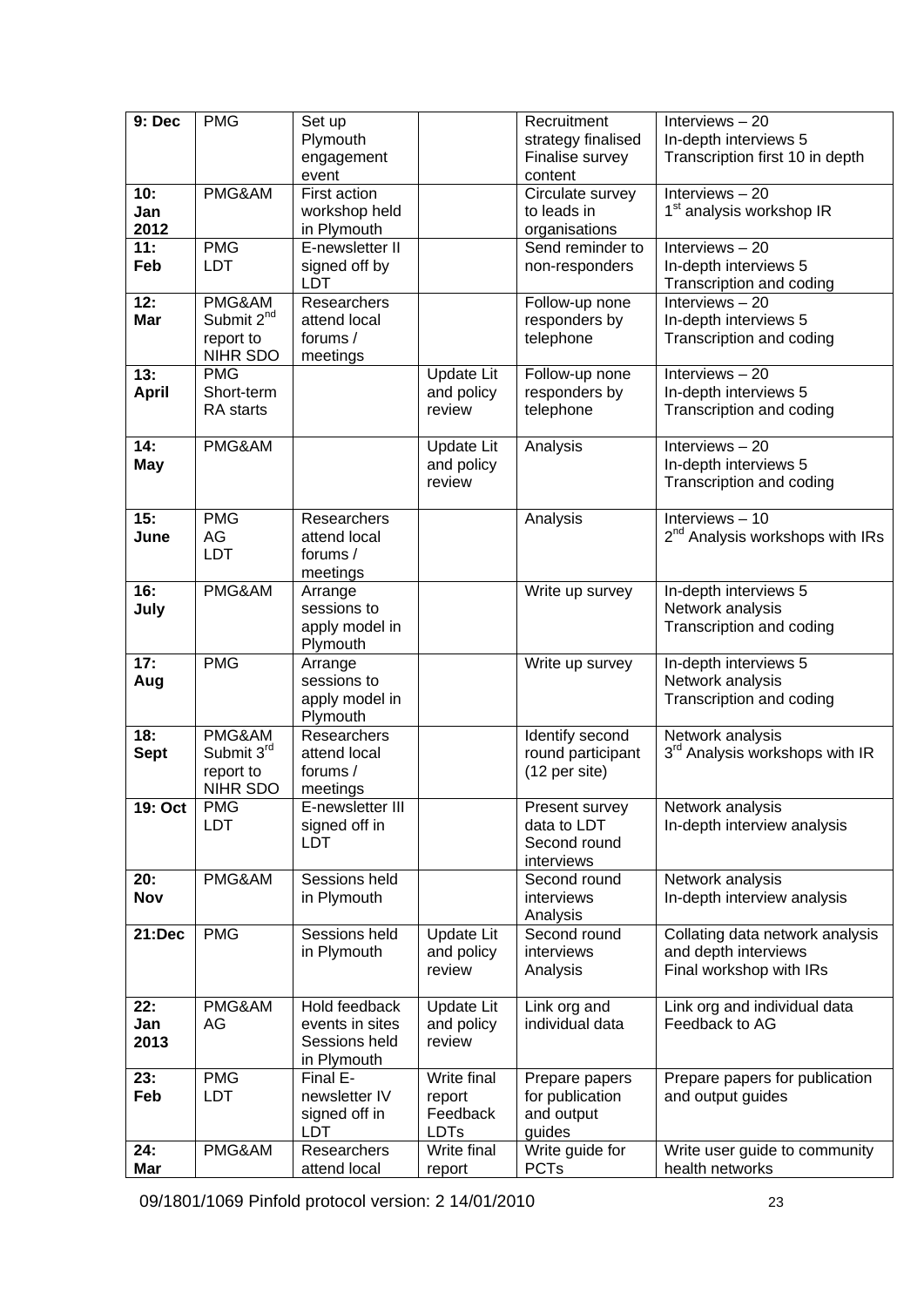|                                                                                 |  | forums / mtgs |  |  |  |  |
|---------------------------------------------------------------------------------|--|---------------|--|--|--|--|
| <b>Key:</b> PMG = project management group $-$ which will combine with analysis |  |               |  |  |  |  |

meetings bi-monthly (PMG&AM); LDT = local delivery team; AD= Advisory group; RO = research officers; IR = involvement researchers

# **7. Ethics**

Ethical approval will be sought from NRES for this project prior to the project commencing once grant funding has been confirmed. R&D approval from our two main case study sites (NHS Devon and Hammersmith and Fulham PCT), as well as Plymouth PCT, will also be obtained within the first 3 months of the project. We have carefully considered the ethical issues that may be raised in conducting this research project with a vulnerable group of participants. In this section we outline the main points to be considered.

# **7.1 Informed consent**

The issue of obtaining informed consent is particularly important when working with a vulnerable group of participants. Potential participants will be randomly selected from GP SMI registers across the two case study sites. GPs will be asked to de-select individuals whom they believe would be too unwell to take part, or to pass this opt-in process to members of the mental health community team if GPs feel unable to make this assessment. Having established a sampling frame, selected participants will then be sent a letter from their GP practice to ask them if they would like to attend an interview to discuss and participate in the project. The letter will include an information sheet detailing the purpose of the project and exactly what participation involves. They will be asked to return an expression of interest form in a stamped addressed envelope to the research team saying if they would like to attend or not participate. It will be emphasised that returning this form does not in any way represent a commitment to participating in the study. On the day of the interview, the project researcher would again go through the information sheet. Following this, if the participant is still happy to participate, written informed consent will be obtained prior to beginning the interview. We consider this process to be more accessible to people with SMI than being sent a long information sheet and being asked in writing if they want to participate. In case of any distress experienced by participants in the course of the interviews, they will be referred to their GP or care manager for further support should the need arise. The LDT will provide additional guidance on support mechanisms locally that need to be included in the study materials. All the interviews will take place at a GP surgery or other health facility and thus assistance would be accessible if required.

# **7.2 Confidentiality and data protection**

All data held will be strictly confidential. Each participant will be given a unique identifying number. This will be the only identification on all data sources relating to participants e.g. transcripts and digital audio recordings, interview notes and survey. The lists matching participants to unique identifying numbers will be known only to the project team. These lists will be stored in a locked filing cabinet, apart from all other data on secure premises. Audio recordings will be kept on password protected central servers on the two research sites. Consent forms will also be stored apart from this data in a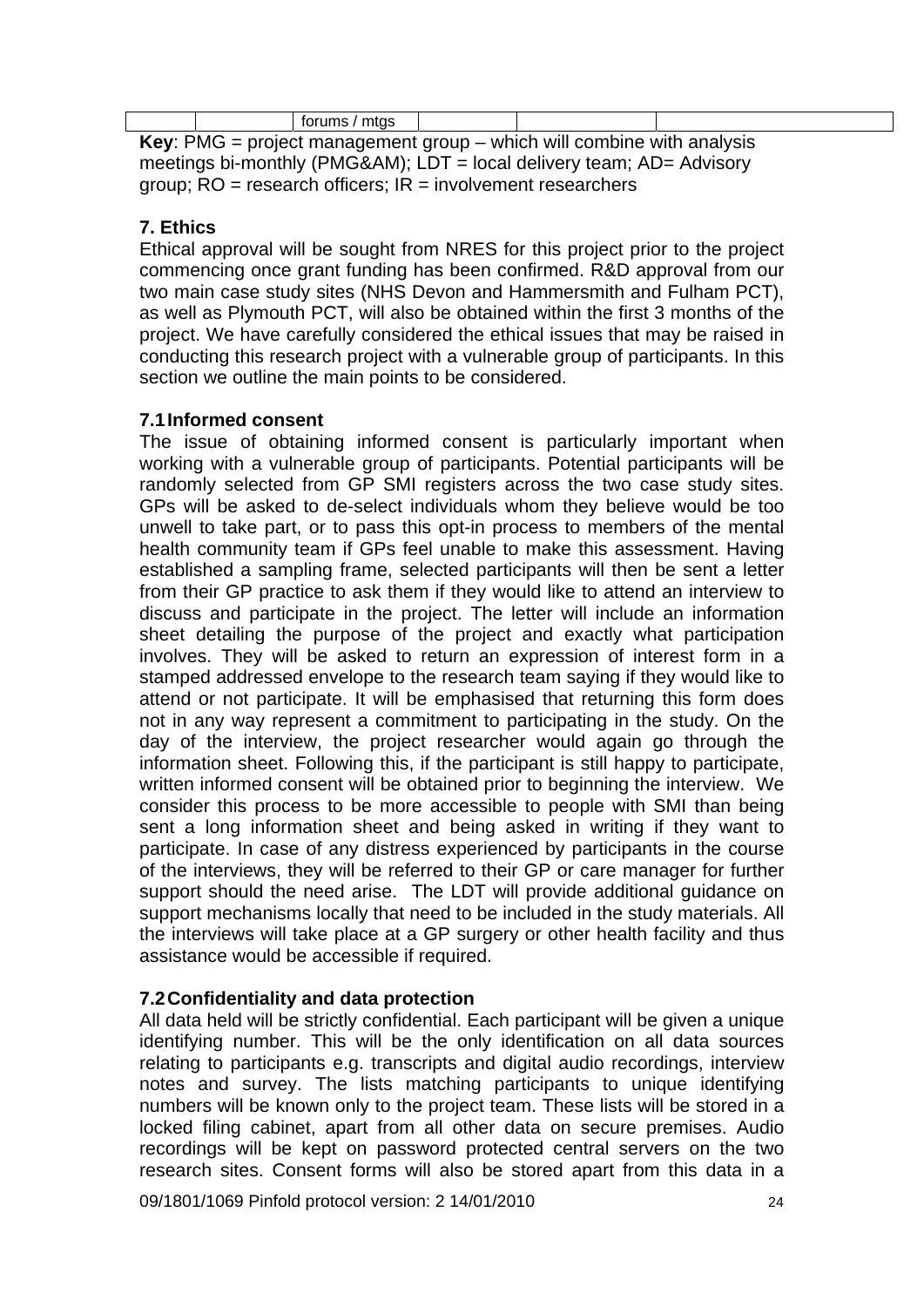locked filing cabinet. These measures comply with the 1998 Data Protection Act.

## **7.3 Withdrawal from study**

It will be made clear to participants that participation is voluntary and that they are free to withdraw from the discussion of particular issues or from the entire interview should they feel uncomfortable at any time. Also, participants are free to terminate their involvement with the project at any time, and will be given the option to have any previously recorded data excluded from the study and destroyed. Participants will be given the opportunity to raise questions with the researcher both before and after each interview, should any issues arise. Participants will also be provided with the project researcher's contact details in case of need for clarification of any issues following each interview.

## **7.4 Paying participants**

We have decided that each participant (not professionals) will be paid the nominal sum of £10 to say 'thank you' for participating in the study after each interview. This figure has been set as it is judged to be small enough to not to coerce anyone into taking part, and large enough indicate the gratitude of the project team. Practitioners participating in the study will be offered a certificate of participation in research which they may use for CPD purposes.

## **References**

- Addington J, el-Guebaly N, Campbell W, Hodgins DC, Addington D. (1998) Smoking cessation treatment for patients with schizophrenia. *American Journal of Psychiatry, 155,* 974-976
- Appleby, L. (2007) Breaking down barriers. The clinical case for change. London, Department of Health.
- Beresford, P. (2003), User Involvement In Research: Exploring the challenges, *Nursing Times Research*, 8(1), 36-46
- Berkman, L.F. (1995) The role of social relations in health promotion. *Psychosom Med* 57:245–254
- Bird, L. (2000) *Strategies for Living*. Mental health Foundation: London.
- Borgatti, S. P., Everett, M. G. & Freeman, L. C. (1999) *UCINET 6.0 Version 1.00*. Natick: Analytic Technologies.
- Borgatti, S. P., Mehra A, Brass D.J. & Labianca (2009) Network analysis in the social sciences. Science Vol. 323. no. 5916, pp. 892 - 895
- Brown, S. (1997) Excess mortality of schizophrenia. A meta-analysis. *British Journal of Psychiatry*; 171: 502–508
- Byng, R. (2007) Lets Get Physical' programme in Plymouth. Report on NIME funded pilot 2006-2007. Plymouth Teaching PCT.
- Byng R, Norman I, Redfern S, Jones R. (2008) Exposing the key functions of a complex intervention for shared care in mental health: case study of a process evaluation. BMC Health Serv Res. Dec 23;8:274
- Catty J**,** Goddard K, Burns T (2005) Social Services and Health Services Day Care in Mental Health: the social networks and care needs of their users*.*  International Journal of Social Psychiatry: 51 (1) 23-34
- Clifton, A., Pilkonis, P. A. & McCarty, C. (2007) Social networks in borderline personality disorder. *Journal of Personality Disorders*, 21, 434-441
- 09/1801/1069 Pinfold protocol version: 2 14/01/2010 25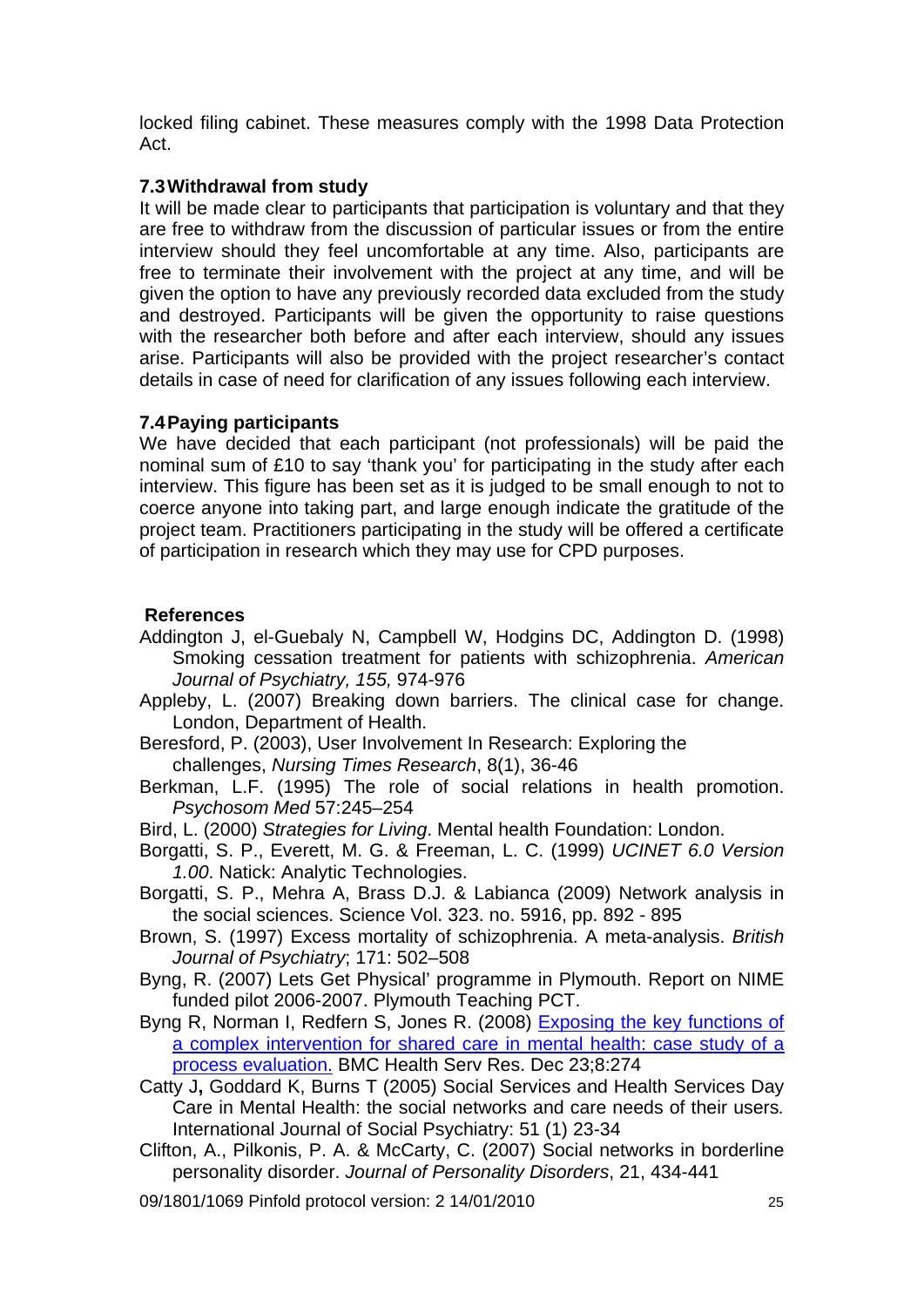Csordas, T.J. (1994) The Sacred Self: A Cultural Phenomenology of Charismatic Healing. Berkeley, CA: University of California Press.

Csordas, T.J. (2002) Body/Meaning/Healing. Basingstoke and New York: Palgrave Macmillan.

Daley, A.J., (2002) Exercise therapy and mental health in clinical populations: is exercise therapy a worthwhile intervention? *Advances in Psychiatric Treatment, 8, 262-270* 

Department of Health (1995) Building bridges: a guide to the arrangements for inter-agency working for the care and protection of severely mentally ill people. HMSO: London.

Department of Health (1999) National Service Framework for mental health. HMSO: London.

Department of Health (2006a) Our health, Our care, Our Say. HMSO: London.

Department of Health (2006b) Choosing health; Supporting the physical health needs of people with SMI – commissioning framework. HMSO: London.

- Department of Health (2006c) Best research for best health: a new national research strategy. HMSO: London
- Department of Health (2008) Putting people first: a shared vision and commitment to the transformation of adult social care HMSO: London.
- Department of Health (2009) New Horizons: Towards a shared vision for mental health. HMSO: London

De Silva M., McKenzie, K., Harpham, T., Huttly, S. (2006) Social Capital and mental illness: systematic review. *Journal of Epidemiology and Community Health* 2005;59:619–627

Derose, K. P., Duan, N., & Fox, S. A. (2002). Women's receptivity to churchbased mobile mammography. *Journal of Health Care for the Poor and Underserved, 13*(2), 199-213

Derose, K.P. & Varda, D.M. (2009). Social capital and health care access: A systematic review. *Medical Care Research and Review* 66(3), 272-306

Disability Rights Commission (2006) Equal treatment: Closing the Gap. DRC's Health Formal Investigation Part 1. DRC: London.

Dutt, K. & Webber, M. (in press) Access to social capital and social support amongst South East Asian women with severe mental health problems: a cross-sectional survey. *International Journal of Social Psychiatry.* 

Elsey, H., Lathlean, J. (2006) Using action research to stimulate organisational change within health services: experiences from two community based studies. Educational Action Research 14(2), 171-186.

Fattore, G., Frosini, F., Salvatore, D. & Tozzi, V. (2009) Social network analysis in primary care: The impact of interactions on prescribing behaviour. *Health Policy* 92, 2-3, 141-148

Flap, H. (1999) Creation and returns of social capital. A new research program. *La Revue Tocqueville* XX, 1, 5-26

Folsom, D.P., McKibbin, C., Jeste, D.V. & Patterson, T. (2007) Use of primary care with middle aged and older persons with schizophrenia. *Primary Care and Community Psychiatry, 11,* 101-106

Forrester-Jones, R., Carpenter, J., Coolen-Schrjiner P., Cambridge, P., Tate, A., Beecham, J., Hallam, A., Knapp, M., Wooff, D. (2006) The Social Networks of People with Intellectual Disability Living in the Community 12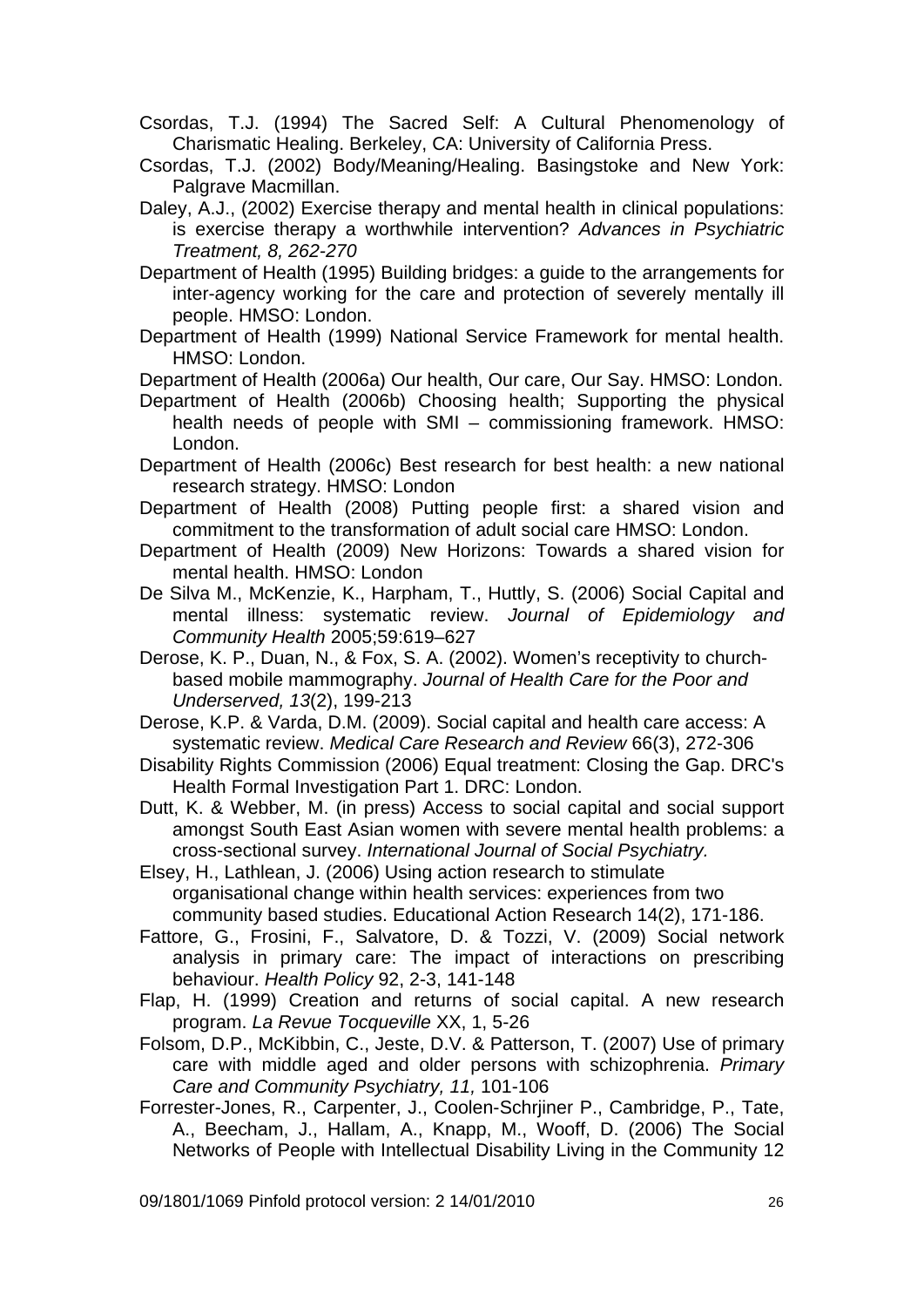Years after Resettlement from Long-Stay Hospitals. *Journal of Applied Research in Intellectual Disabilities*, 19, 285–295

Friedli, L (2009) *Mental health, resilience and inequalities*, Copenhagen: WHO.

Gerring, J. (2007) Case Study Research: Principles and Practices**.**  Cambridge: Cambridge University Press.

Harris, E. C., & Barraclough, B. (1998). Excess mortality of mental disorder. *British Journal of Psychiatry, 173,* 11–53

IBSEN (Individual budgets evaluation network) Glendinning C., Challis D., Fernandez J.-L., *et al* . (2008) *Evaluation of the Individual Budgets Pilot Programme*. Social Policy Research Unit, Personal Social Services Research Unit, Social Care Workforce Research Unit, London.

Jackson, M. (1996) Things as They Are: New Directions in Phenomenological Anthropology. Bloomington: University of Indiana Press.

- Lin, N. (2001) *Social capital. A theory of social structure and action*. Cambridge: Cambridge University Press.
- Lin, N. & Peek, M. K. (1999) Social networks and mental health. In Horwitz, A.. & Scheid, T. (Eds) A Handbook for the Study of Mental Health. Social Contexts, Theories and Systems*.* Cambridge, Cambridge University Press, 241-258.
- Marsden, P. V. (1990) Network data and measurement. *Annual Review of Sociology*, 16, 435-463

McCallister, L. & Fischer, C. (1978) A procedure for surveying personal networks. *Sociological Methods and Research,* 7, 131-148

McKenzie K, Whitley R, Weich S. Social capital and mental health. 2002; *British Journal of Psychiatry* 181:280–3.

Mitchell, J. C. (1969) The concept and use of social networks. In Mitchell, J. C. (ed.) *Social networks in urban situations*. Manchester: Manchester University Press, 1-50

Mitchell, J. C. (1974) Social Networks. *Annual Review of Anthropology* 3, 279- 299

Moran-Ellis, J., Alexander, V. D., Cronin, A., Dickinson, M., Fielding, J., Sleney, J., et al. (2006). Triangulation and integration: Processes, claims and implications. Qualitative Research, 6, 45-59

Morgan C., Burns, T., Fitzpatrick, R., Pinfold, V., Priebe, S. (2007) Social exclusion and mental health Conceptual and methodological review. *British Journal of Psychiatry,* 191, 477-483

Murray, J., Easter, A. & Bellringer, S. (2007) Evaluation of Capital Volunteering. 3rd interim report: outcomes and experiences at six months. London, Health Service & Population Research Department, Institute of Psychiatry, King's College London.

Osborn, D.P.J. (2001). The poor physical health of people with mental illness. Western Journal of Medicine, 175, 329-332

Pawson, R., Tilley, N. (1997). Realistic evaluation. London: Sage

Pernice-Duca, F. M. (2008) The structure and quality of social network support among mental health consumers of clubhouse programs. *Journal of Community Psychology*, 36, 929-946

Pescosolido, B.A. and J.A. Levy. 2002. "The Role of Social Networks in Health, Illness, Disease and Healing: The Accepting Present, The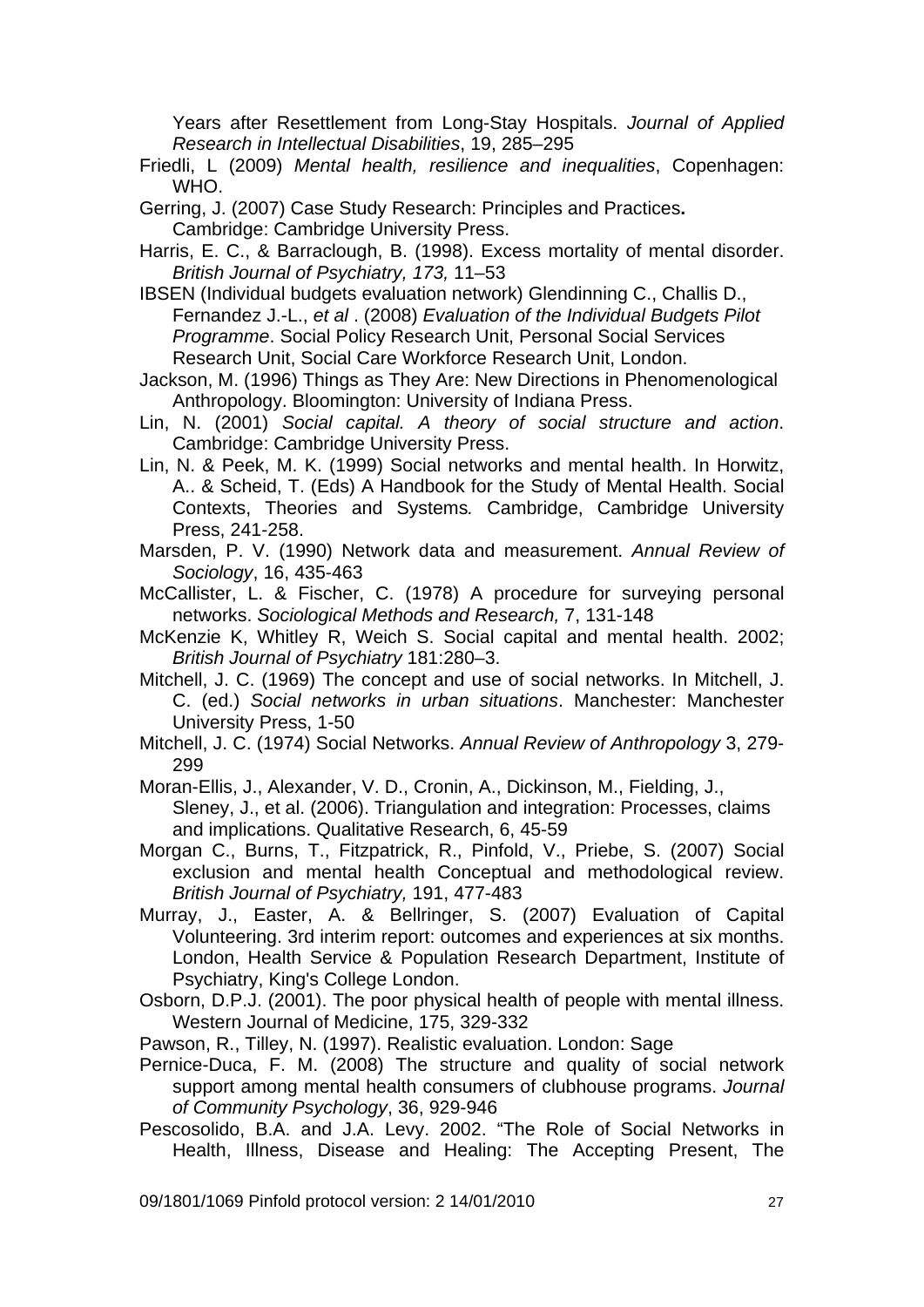Forgotten Past, and The Dangerous Potential for a Complacent Future." *Social Networks & Health* 8:3-25

- Phelan, M., Stradins, L., & Morrison, S. (2001). Physical health of people with severe mental illness. *British Medical Journal, 322,* 443 – 444
- Phelan, M., Stradins, L., Amin, D., Isadore, R., Hitrov, C., Doyle, A. & Inglis, R. (2004).The Physical Health Check: A tool for mental health workers. *Journal of Mental Health, 13,* 277-284
- Pluye P, Grad R, Levine A, Nicolau B (2009) Understanding divergence of quantitative and qualitative data (or results) in mixed methods studies. *International Journal of Multiple Research Approaches, 3: 58-72*
- Putnam, R. (1993) *Making democracy work: Civic traditions in modern Italy*. Princeton, NJ: Princeton University Press.
- Rethink (2003) Just one percent. The experiences of people using mental health services. Rethink: London
- Saha S Chant D & Mc Grath J (2007) A systemtic review of mortality in schizophrenia. *Archives of General Psychiatry*, 64 1123-31
- Samele C (2004) Factors leading to poor physical health in people with psychosis, *Epidemiologia e Psichiatria Sociale*, 13, pp141–5
- Sayce, L. (2001) Social inclusion and mental health. *Psychiatric Bulletin*, 25,121-123
- Scott, J., Tallia, A., Crosson, J. C., Orzano, A. J.*, et al.* (2005) Social network analysis as an analytic tool for interaction patterns in primary care practices. *Annals of Family Medicine* 3, 5, 443-448
- Social Exclusion Unit (2004) *Mental Health and Social Exclusion*. Office of the Deputy Prime Minister.
- Song, L. & Lin, N. (2009) Social capital and health inequality: evidence from Taiwan. *Journal of Health and Social Behavior* 50, 2, 149-163
- Szreter, S. & Woolcock, M. (2004) Health by association? Social capital, social theory, and the political economy of public health. *International Journal of Epidemiology* 33, 4, 650-667
- Thornicroft G, Brohan E, Rose D, Sartorius N, Leese M. (2009) Global pattern of experienced and anticipated discrimination against people with schizophrenia: a cross-sectional survey. Lancet; 373:408-415
- Tunis SL, Croghan TW, Heilman DK, Johnstone BM and Obenchain RL (1999) Reliability, Validity, and Application of the Medical Outcomes Study 36-Item Short-Form Health Survey (SF-36) in Schizophrenic Patients Treated with Olanzapine versus Haloperidol. *Medical Care*, Vol. 37 (7): 678-691
- Webber, M. & Huxley, P. (2004) Social exclusion and risk of emergency compulsory admission. Acase-control study. *Social Psychiatry and Psychiatric Epidemiology*, 39, 1000-1009.
- Webber, M. (2008) Access to social capital and the course of depression: A prospective study. London, Institute of Psychiatry, King's College London.
- Webber, M. & Huxley, P. (2007) Measuring access to social capital: The validity and reliability of the Resource Generator-UK and its association with common mental disorder. *Social Science and Medicine*, 65, 481-492
- Weeks, M. R., Clair, S., Borgatti, S. P., Radda, K. & Schensul, J. J. (2002) Social networks of drug users in high-risk sites: Finding the connections. *AIDS and Behavior* 6, 2, 193-206